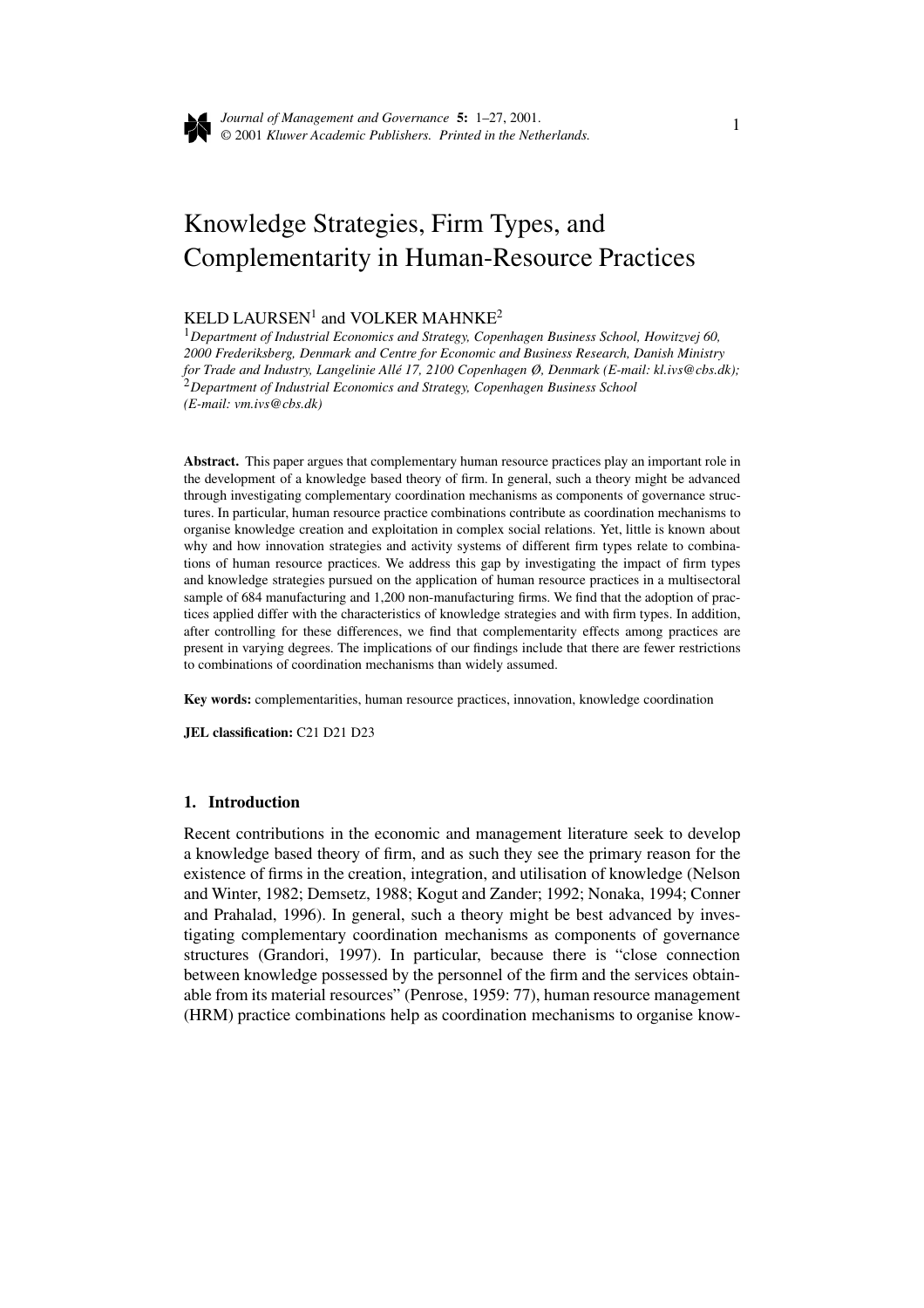ledge creation and exploitation in complex social relations. In this paper we take HRM practices to be observable regularities which act as coordination mechanisms in the governance of people. As such, they are concerned with the coordination of knowledge in the interplay between the employee, the job and the organisation (cf. Legge, 1995). This empirical paper is concerned with identifying the characteristics of firms (firm type and knowledge strategies), which adopt different human resource management practices, and moreover, it is concerned with gauging organisational complementarities between the adoption of various such practices. We follow Milgrom and Roberts (1995: 181) in defining complementarities, since they suggest that ". . . activities are Edgeworth complements if doing more of one thing increases the returns to doing (more of) the others." Hence, in this paper, human resource practices are regarded as complements if applying more of one practice increases the effectiveness in terms of knowledge creation, integration, and utilisation to applying (more of) another practice.

Several authors suggest that human resources are not only important, but that they are among the most strategically relevant resources (Itami and Roehl, 1987; Castanias and Helfat, 1991; Mahoney, 1995; Ulrich, 1996). Consequently, scholars propose that "new" human resource management contributes to firm performance through applying both individual and systems of human resource practices (e.g. Lado and Wilson, 1994; Mahoney, 1995; Huselid, 1995). Several individual practices have been distinguished in the literature (e.g. Ichniowski, Shaw and Prennushi, 1997; Baron and Kreps, 1999), including the practices we have chosen to analyse in the empirical part of this paper, namely "the application of interdisciplinary work groups", "collection of employee proposals", "planned job rotation", "delegation of responsibility", "integration of functions", "performance related pay", "firm internal and external training". Given that these practices have been in the focus in the recent literature, we have chosen the overall label "new HRM practices".<sup>1</sup> At the same time, it should be noted that we disregard other practices such as e.g. recruiting or career paths.

A growing empirical literature stream (McDuffie, 1995; Koch and McGrath, 1996; Becker and Gerhard, 1996; Pennings, Lee and van Witteloostuijn, 1998) confirms performance effects of human resources management practices. But only the most recent studies (Baron and Kreps, 1999; Ichniowski, Shaw and Prennushi, 1997; Mendelson and Pillai, 1999) start to unpack the observation that several human resource practices used simultaneously and in particular combinations, increase productivity beyond what individual human resource practices achieve in isolation. While preliminary evidence is encouraging as it shows that human resource practices matter for performance in general, little is known, in particular, about how and why combinations of human resource management practices matter, for example, when they are employed in different types of firms, or in order to support different knowledge strategies. The current study adds to the studies mentioned above, but it is also different in focus. We attempt to contribute to the empirical literature by focussing on the impact of firm type and knowledge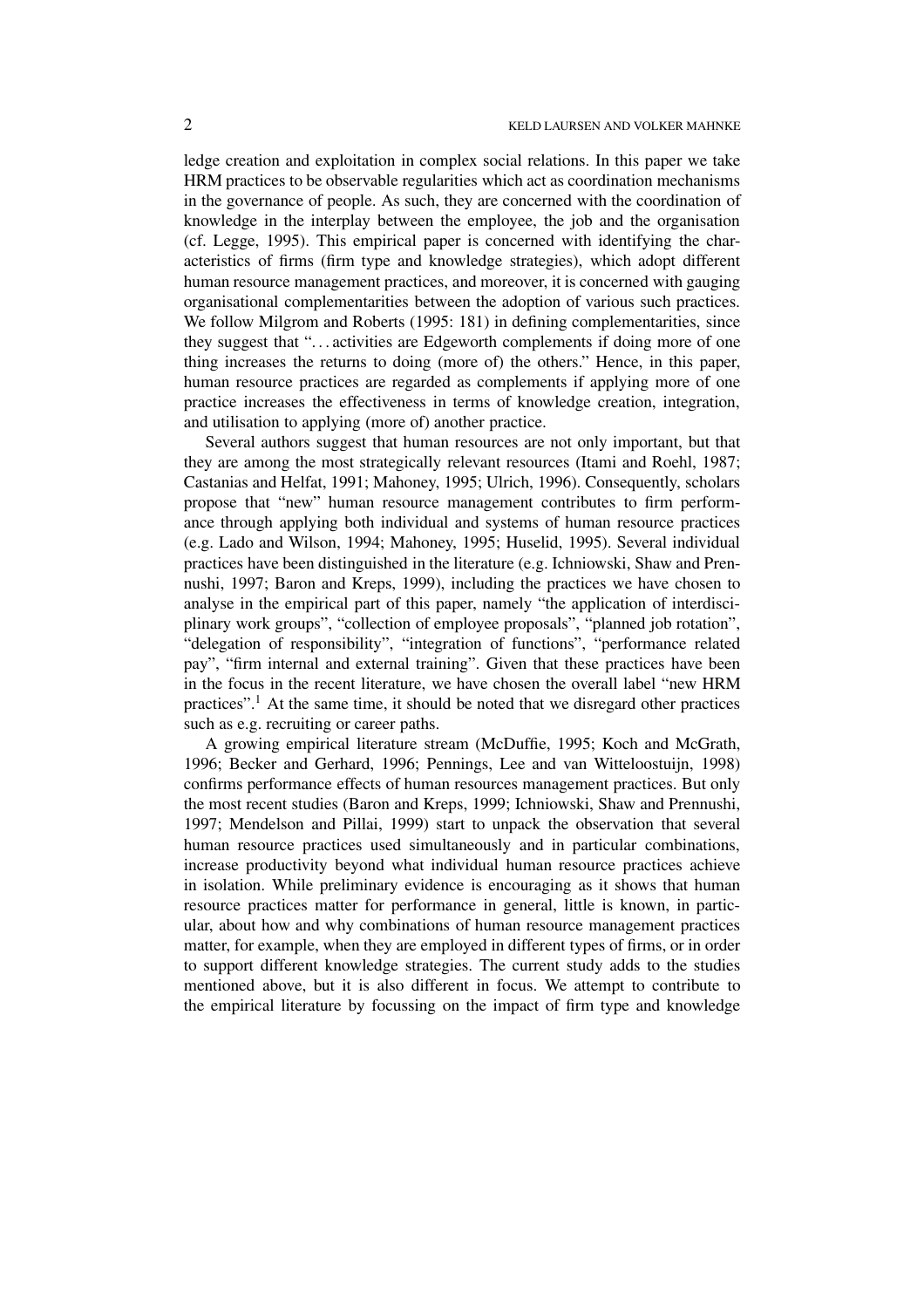strategies pursued on the deployment of combinations of complementary human resource practices.<sup>2</sup>

The paper is organised as follows. In Section 2 we unfold the theoretical arguments. First, we suggest that firm types and knowledge strategies differ and that these differences may be reflected in the human resource practices used. Second, we argue that the application of the work practices looked at in this paper, all add to the same underlying process of knowledge creation, integration, and utilisation, and moreover, that these practices are complementarity to a varying degree. Section 3 contains the empirical analysis. Using a multisectoral sample of 1884 Danish firms we regress nine human resource practices on a set of observables ("the first step"). This analysis suggests significant effects of firm types and knowledge strategies. A subsequent correlation analysis of the error terms from the first step suggests pair-wise complementarity of work practice combinations, thus, providing further support for the existence of complementarity among work practices. Finally, in the concluding section (Section 4), we summarise our results and in continuation thereof, we consider theoretical implications for advancing research on the relation between human resource practices, knowledge strategies, and complementarity among work practices.

## **2. Theoretical Background and Hypotheses**

2.1. THE IMPACT OF KNOWLEDGE STRATEGIES AND FIRM TYPES ON THE APPLICATION OF HUMAN RESOURCE PRACTICES

## 2.1.1. *Firm types*

Given the fact that different firm types are engaged in different activities involving different types of learning (Pavitt, 1984), one should expect the organisational structure, coordination mechanisms utilised, and human resource practices employed to vary with the firm types and their activities. However, while economic activities differ in nature, it is not evident which organisational form suits each of the activities. Nevertheless, the so-called contingency theories from the organisational literature can be helpful in this context. One line of research using such an approach is the work of Paul Lawrence and colleagues (see e.g. Lawrence, 1981), within the Harvard Programme. In this line of research the organisational form emerges as a function of two variables, namely resource scarcity ("*resource tensions*") on the one hand, and *strategic uncertainty* on the other hand. In this context strategic uncertainty refers to the number of different types of competitors the firm has to face, and stability or turbulence regarding sources of knowledge, including suppliers, universities and government research etc. In contrast, resource tensions refer to the fact that organisations require scarce resources (raw material, capital and human resources) and favourable resource exchanges.

In this framework different organisational forms emerge as an adaptation to these two types of pressure from the external environment. In other words,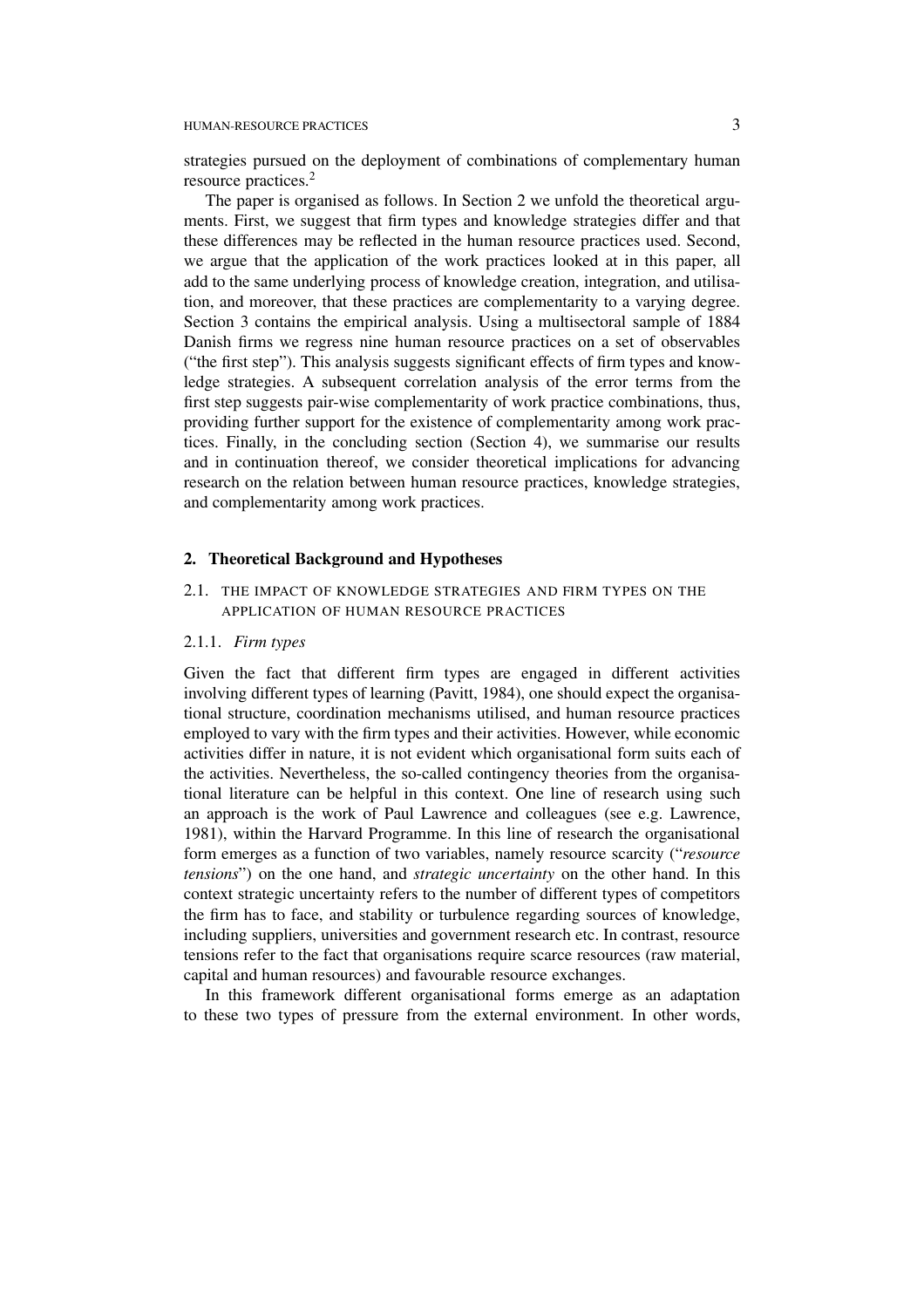depending on whether resource tensions and strategic uncertainties are relatively high or low respectively, certain types of organisations appear as the "best fit" for each combination. In this framework, if firms face high uncertainty due to a high rate of technological change – as it is often the case for firms active in knowledge intensive industries (Lawrence, 1981: 328–329) – the best fit organisational arrangement can be characterised as being an "organic form" (Burns and Stalker, 1961). That is, activities are organised in a flexible, decentralised, informal and highly integrated organisational structure. When we talk about knowledge intensive firm types in this context, we mean firm types that have a strong internal capacity to develop new services or products (for an operationalisation of knowledge intensive firm types, see Section 3.1 below).

Another contingency approach has been proposed by William Ouchi (e.g. 1980), which yields similar prediction, albeit for different reasons. The starting point is to identify conditions that give rise to the cost of exchanges between individuals, namely goal incongruence and performance ambiguity. Performance ambiguity has to do with how easily inputs and outputs of the production process are measured. This, in turn depends on whether input, processes, and output can be standardised in any meaningful way. If inputs and outputs are not easily measured – for instance if both factors of production as well as outputs are intangible – performance ambiguity will be high. Therefore, the theory predicts, *inter alia*, that pecuniary incentives for employees will only be effective when inputs and outputs can be reliably measured. Goal incongruence refers to the fact that individuals (members of the organisation) have only partly overlapping goals in many cases. Hence in these cases, when left on their own, the individuals would pursue incongruent objectives and their efforts would be uncoordinated. However, Ouchi (1980) argues that – when a group within a firm has been socialised in a certain way – goal incongruence can in fact be reduced to a low level.

Different sizes of parameters with respect to the two variables (goal incongruence and performance ambiguity) then help in distinguishing three basic mechanisms of control as the efficient response to problems of economic coordination: markets, bureaucracies, and clans. Markets are seen to be the efficient form of organisation, when performance ambiguity is low and goal incongruence is high, while bureaucracies are argued to be the efficient form when both goal incongruence as well as performance ambiguity are moderately high. But just as markets can fail (Williamson, 1995) so can bureaucracies: "when the ambiguity of performance evaluation becomes significantly greater than that which brings about market failure" (Ouchi, 1980: 134). A bureaucracy relies typically on standardisation of input, processes, jobs and behaviour to approximate contributions to output. Yet, bureaucracies can fail when uncertainty reaches extreme levels. Job definitions become unclear or highly unique, and standardisation as a necessary condition for performance control is rendered meaningless. Thus, in instances of uncertainty and complexity, "where organisations become an invertebrate process rather than a structure" (Grandori,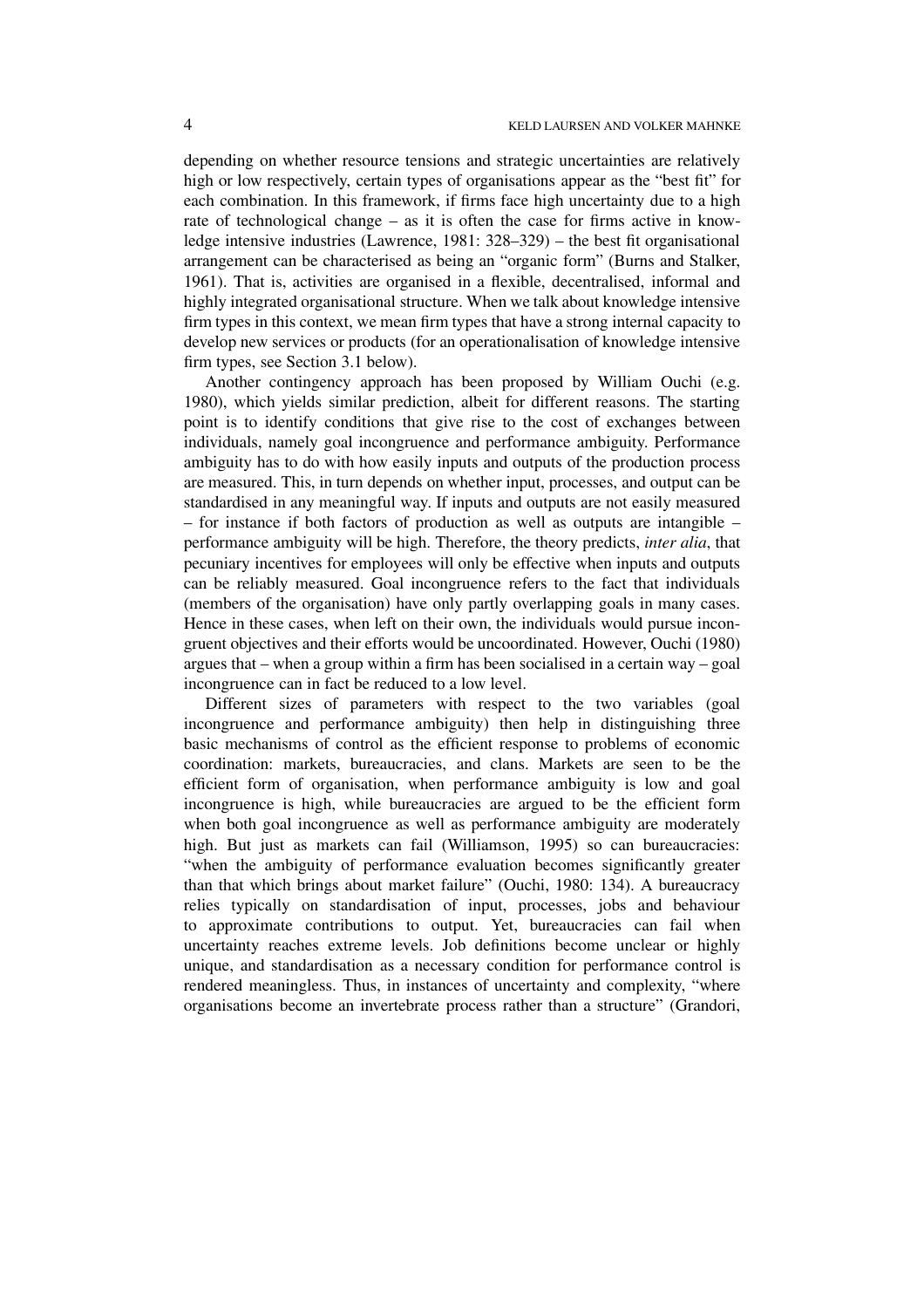1987: 93) clans are seen to be the most efficient form of organisation because they reduce goal incongruence through socialisation to a low level, while tolerating high levels of performance ambiguity. Firms applying a clan organisation are typically active in technologically advanced or closely integrated industries (Ouchi, 1980: 136), where teamwork is common and where complexity in interactions often renders individual performance highly ambiguous.<sup>3</sup> In this respect the predictions on the best fit organisational type for knowledge intensive activities parallel that of the Harvard approach. Given the properties of the "organic" form of organisation (the flexible, decentralised, informal and highly integrated structure), the HRM practices, included in this analysis and typically associated with this organisational structure include "interdisciplinary workgroups", "systems for collection of employee proposals", "delegation of responsibility", and "integration of functions". Furthermore, "performance related pay" seems suitable only for those firm types where standardisation of input, jobs, processes, or output is feasible and meaningful. As a consequence of the arguments and findings presented above, we expect the human resource practices employed to vary with firm types. In particular:

- *H1a:* Firm types which can rely on standardisation of job description and processes (e.g. manufacturing firms) are expected to apply quality circles and planned job rotation more often than other firms.
- *H1b*: Firm types which can rely on standardisation of input, behaviour, jobs and output (e.g. wholesale, traditional services, low- to medium-tech manufacturing firms) are expected to apply performance pay more often than other firms.
- *H1c*: Firm types that cannot rely on standardisation of input, behaviour, jobs and output (e.g. knowledge intensive firms) are expected to apply work practices associated with "organic organisations" more often than other firms.

## 2.1.2. *The impact of knowledge strategies on the application of human resource practices*

While firms play different roles in the economy and engage in different principal activities, they may additionally follow different knowledge strategies. By "knowledge strategy" we mean the link between a firm's competitive orientation (innovation vs. imitation) and its means to create and assimilate knowledge (Zack, 1999; Bierly and Chakrabarti, 1996). For example, based on an empirical study of knowledge strategies in the pharmaceutical industry, Bierly and Chakrabarti (1996) suggest that a firm's knowledge strategy involves choices about (a) the degree of external and internal learning (b) radical or incremental learning, (c) fast vs. low learning speed, and (d) a narrow vs. broad knowledge base (e.g. Cyert, Kunert and Williams, 1993; Cohen and Levinthal, 1990; March, 1991, Prahalad and Hamel, 1994). Interestingly, it is the combination of these choices, which leads the authors to identify clusters of knowledge strategies (e.g. innovators, exploiters).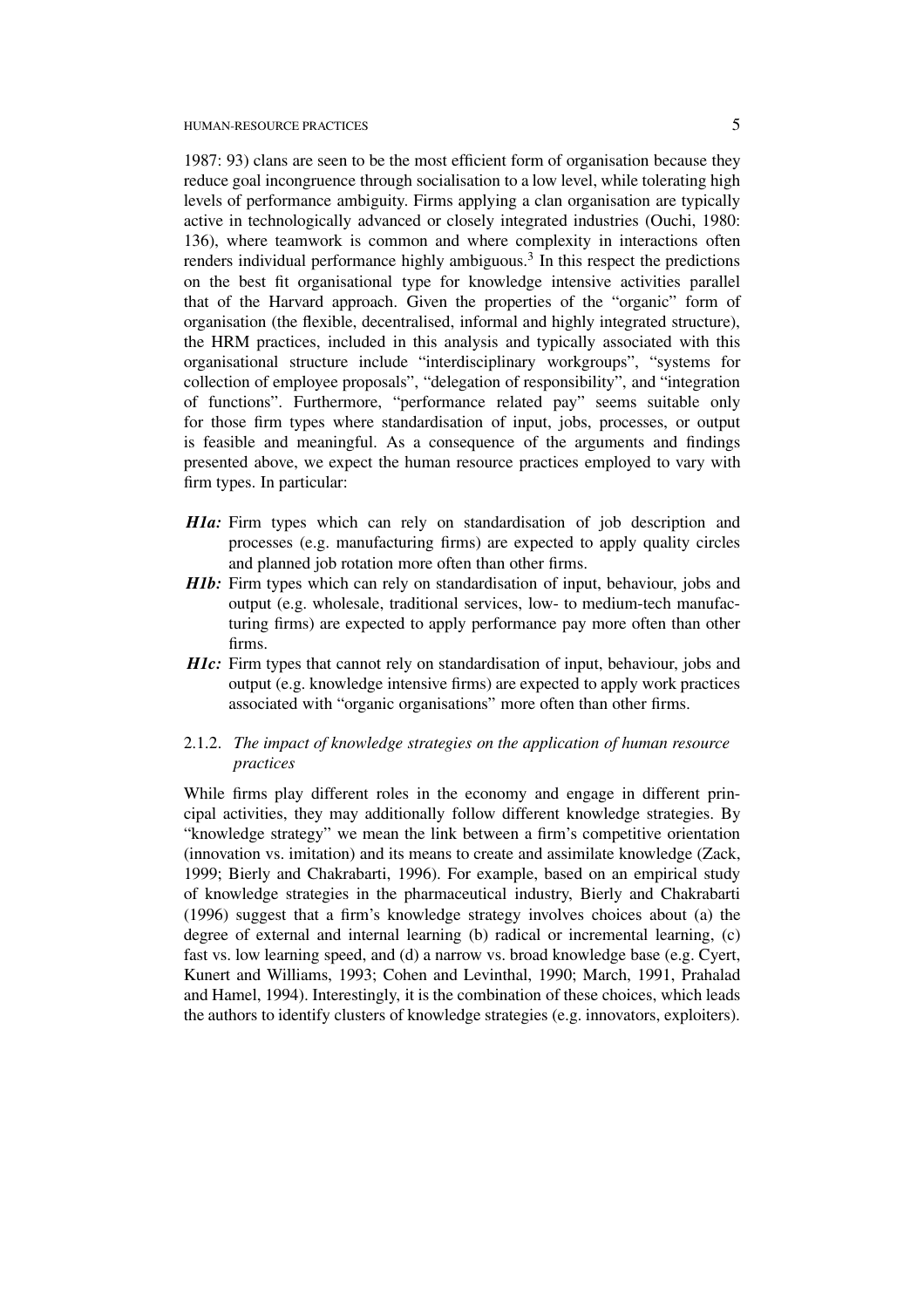The current study focuses on "innovator strategies". Innovators in Bierly and Chakrabarti's (1996) study are characterised by an innovative competitive orientation, high levels of internal learning, strong linkages to external knowledge sources, as well as by a high internal learning speed.

The strategy literature has increasingly stressed the importance of knowledge access and absorption (Cohen and Levinthal, 1990) through interpartner learning both in vertical relations and through linkages to external knowledge institution such as think tanks and universities (e.g. Hamel, 1991; Lyles and Stark, 1996; Dyer and Singh, 1998). Moreover, the role of interactive learning between cooperating firms (in particular interaction between suppliers and users) and other institutions has been increasingly stressed (Lyles and Stalk, 1996; Dyer and Singh, 1998). Such collaborations can contribute to a firm's innovation strategy. However, whether and how fast, for example innovating firms can access, absorb, and integrate external knowledge depends on the "organisational absorptive capacity" (Cohen and Levinthal, 1990); that is, the ability of the firm to acquire and utilise external knowledge internally. As Matusik and Hill (1999: 685) argue, research on cooperative organisational arrangements, ". . . highlights the importance of integration mechanisms in gaining knowledge from partnerships . . . Boundaryspanning positions, resources committed to attaining information, formal strategy toward knowledge acquisition, and rewards for attaining information are some examples of external knowledge integration mechanisms." If achieving competitive advantage through innovation depends upon the firm's ability to utilise existing knowledge and its ability to generate new knowledge more efficiently relative to competitors, human resource practices may be employed to support the absorption and utilisation of external knowledge, as well as to integrate it with internal learning. Thus, we are entitled to expect:

- *H2a*: Innovator strategies are positively related to the application of new human resource practices
- *H2b*: Vertical linkages and linkages to knowledge institutions are positively related to deploying new human resource management practices

## 2.2. COMPLEMENTARITY AMONG HUMAN RESOURCE PRACTICES

The aim of this section is to substantiate why different human resources management practices might cross-fertilise each other by being complementary in the Edgeworth sense. One starting point for such a discussion is to show how the application of individual work practices can make contributions to the same underlying processes of knowledge creation and utilisation. Moreover, it is (a) necessary to show that these work practices do not impede each other, but rather that they (b) mutually reinforce their impact on the processes of knowledge creation and utilisation.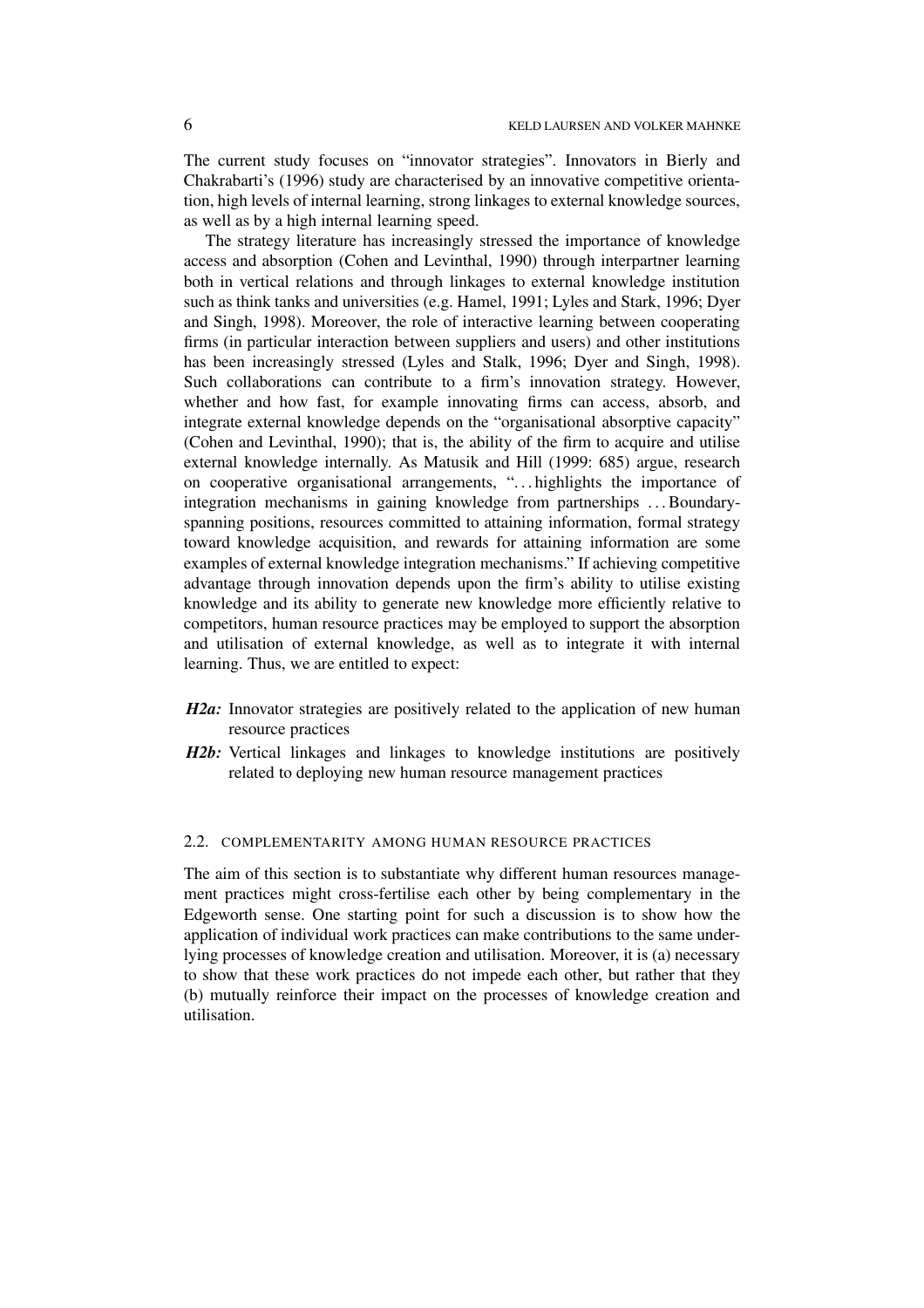## 2.2.1. *The impact of human resource practices on knowledge creation and utilisation*

Achieving competitive advantage depends upon a firm's ability to exploit existing knowledge and to generate new knowledge, relative to other firms. Human resource practices can contribute to the creation, integration and utilisation of knowledge in a number of ways (see e.g. Lado and Wilson, 1994). For example, increased delegation of responsibility may better allow for the discovery and utilisation of local and dispersed knowledge in the organisation (Hayek 1945; Jensen and Meckling, 1992). Jensen and Meckling (1992) suggest that, when knowledge is tacit, complex and hard to transfer to some central authority, and when knowledge is also valuable in decision making and problem solving, co-locating decision rights and knowledge through delegation increase knowledge utilisation. In this context, job rotation can be very effective in mobilising personal knowledge as it helps organisational members to understand a company's business from a variety of perspectives (Inkpen, 1996). Often, the willingness and ability to rotate jobs (be it temporarily or not) is rewarded through individual bonuses.

Additionally, several forms of team work (e.g. total quality management (TQM), and interdisciplinary teams) are conducive to the integration and creation of knowledge. For example, Deming (1986) suggests that TQM programmes fuel the creation of firm specific knowledge by combining scientific methods and widespread teamwork: thus training in using efficiency methods assists teamwork in quality circles. Often, TQM initiatives are also focused on efficiency improvements in well-defined problem situations were output measures such as cycle time, throughput, and customer satisfaction find application. Wruck and Jensen (1994) add that TQM initiatives involve a process for re-allocation of decision rights that co-locate them with employee's knowledge and skills.

Interdisciplinary teams often integrate knowledge (Grant, 1996) that hitherto existed separately and dispersed across function. Through interactive learning, group specific communication codes or combinative capabilities (Arrow, 1974; Kogut and Zander, 1992; Monteverde, 1995) are generated. Different "communities of knowing" can engage in strategic conversation to creatively combine and blend a variety of knowledge (Boland and Tenkasi, 1995; Leonard and Sensiper, 1998). Teamwork can also facilitate cross-functional communication, enhance worker involvement, and develop or better utilise talent to serve strategic aspiration. Through integrating knowledge of individual members, teams may not only blend knowledge and insights beyond what individual members may achieve; new knowledge development may also be stimulated by conversations and language based learning in teams (e.g. Brown and Duguid, 1991; Boland and Tenkasi, 1995). Teamwork may also fuel knowledge creation resulting in "new combinations" (Schumpeter 1934). For example, Brown and Duguid's (1991) analysis of communities of practice suggests that shared learning is inextricably linked to social interaction in teams.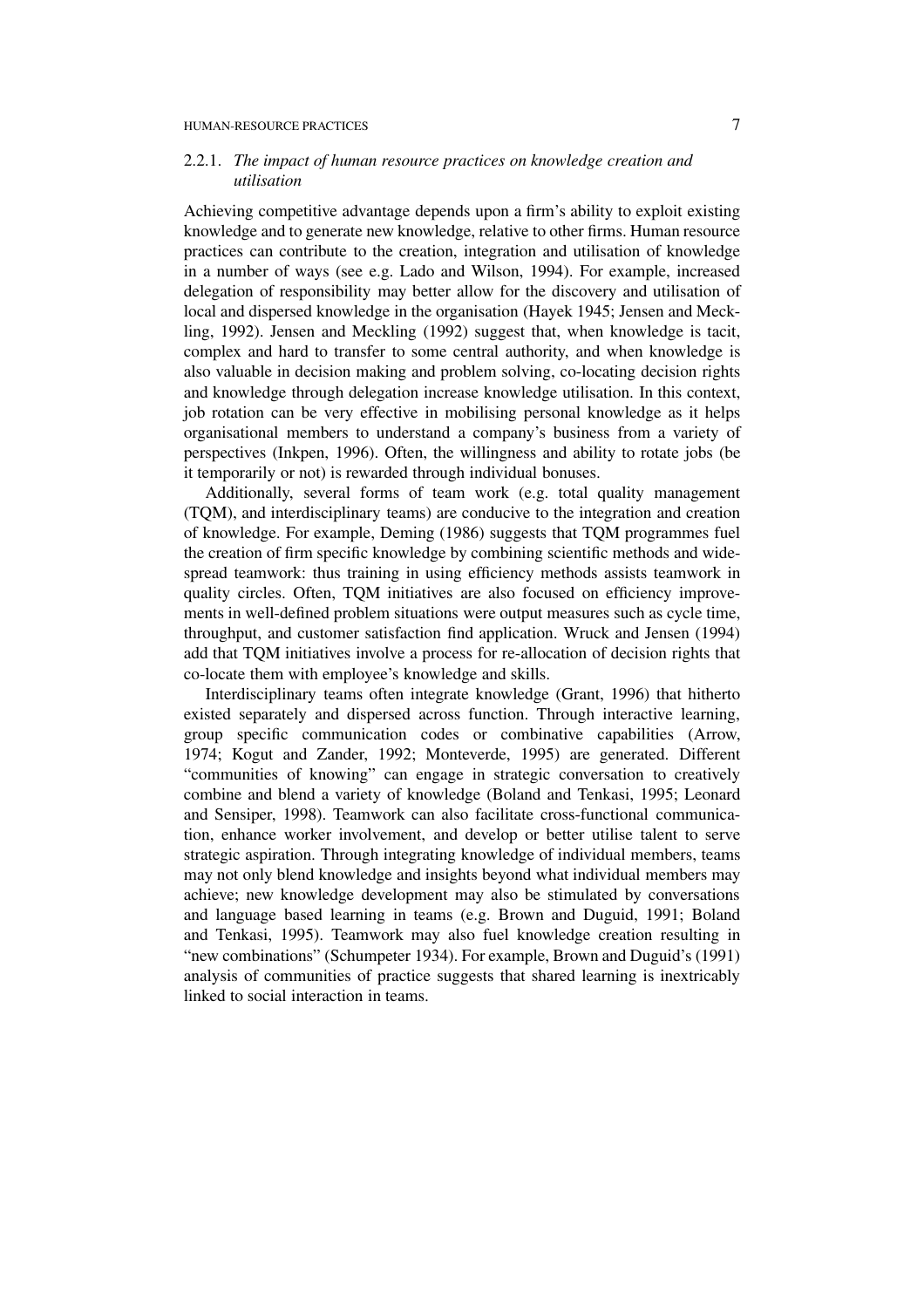Both internal and external training programmes contribute to organisational knowledge creation (Nonaka and Takeuchi, 1995) through social interaction in processes of socialisation (experiencing interaction with tacit knowledge), internalisation (where explicit knowledge is internalised), externalisation (articulating prior tacit knowledge), and combinations of explicit knowledge (cognitive learning). However, the emphasis of external training might be more in the internalisation phase, while internal training stresses more the externalisation and socialisation phase of knowledge creation. Thus, while internal and external training contribute to knowledge creation, they appear to contribute in different ways. Because of changes in technology, production methods, required skills etc., firms upgrade skills and expertise of employees in external seminars. Although the acquired knowledge may be specific to a certain area of expertise (e.g. a technology, production method, software), in the majority of cases, external training is used to provide general, and codified knowledge that is useful, but not firm specific (Becker, 1964). Although, the organisation's knowledge base may be updated and broadened through external training, reliance on such training may find its limits when external wisdom is used repeatedly as a quick fix to substitute external knowledge for internal knowledge creation. In such cases, absorptive capacity (Cohen and Levinthal, 1990) for subsequent knowledge absorption to fuel new knowledge development might be compromised. By contrast, on-the-job training, internal seminars, and learning-by-doing programs can be used to create firm specific human capital.

Furthermore, compensation systems have been regarded as influential to elicit employees' contribution. For example, high-powered incentives – often represented as the contingent portion of pay – may be used to induce contributions through providing larger shares of quasi-rents to employees (Williamson, 1996). But at the same time the use of high-powered incentives is regarded as complicated if measuring problems obtain and if constraints are present that relate to perceived inequity among employees (e.g. Pfeffer and Langton, 1993; Ouchi, 1980). For example, Ouchi (1980) suggests that poorly understood cause-effect relations and uncertainty results in ambiguities of performance evaluation – particularly if tasks are highly interrelated. Only if performance ambiguity is low output based performance pay seems effective in aligning conflicting interest. If this is not the case, variable rewards might be appropriate if pay and control can relate to specified behaviour or to other forms of standardisation (e.g. processes), which can serve as a basis for measuring performance. Unfortunately, to the extent that standardisation of behaviour or processes is prevented, such as in the case of many forms of teamwork, neither behaviours nor outputs can be determined with precision. In this case, Ouchi (1980) suggests, clan control might be the solution to promote cooperation and mitigate conflict of interest: the basis of control becomes a set of internalised values and norms. Jones (1987) agrees when he finds that "increasing performance ambiguity leads to less reliance on behavioural and output controls" in the service industry. Snell (1992) specifies that increasing interdependence and the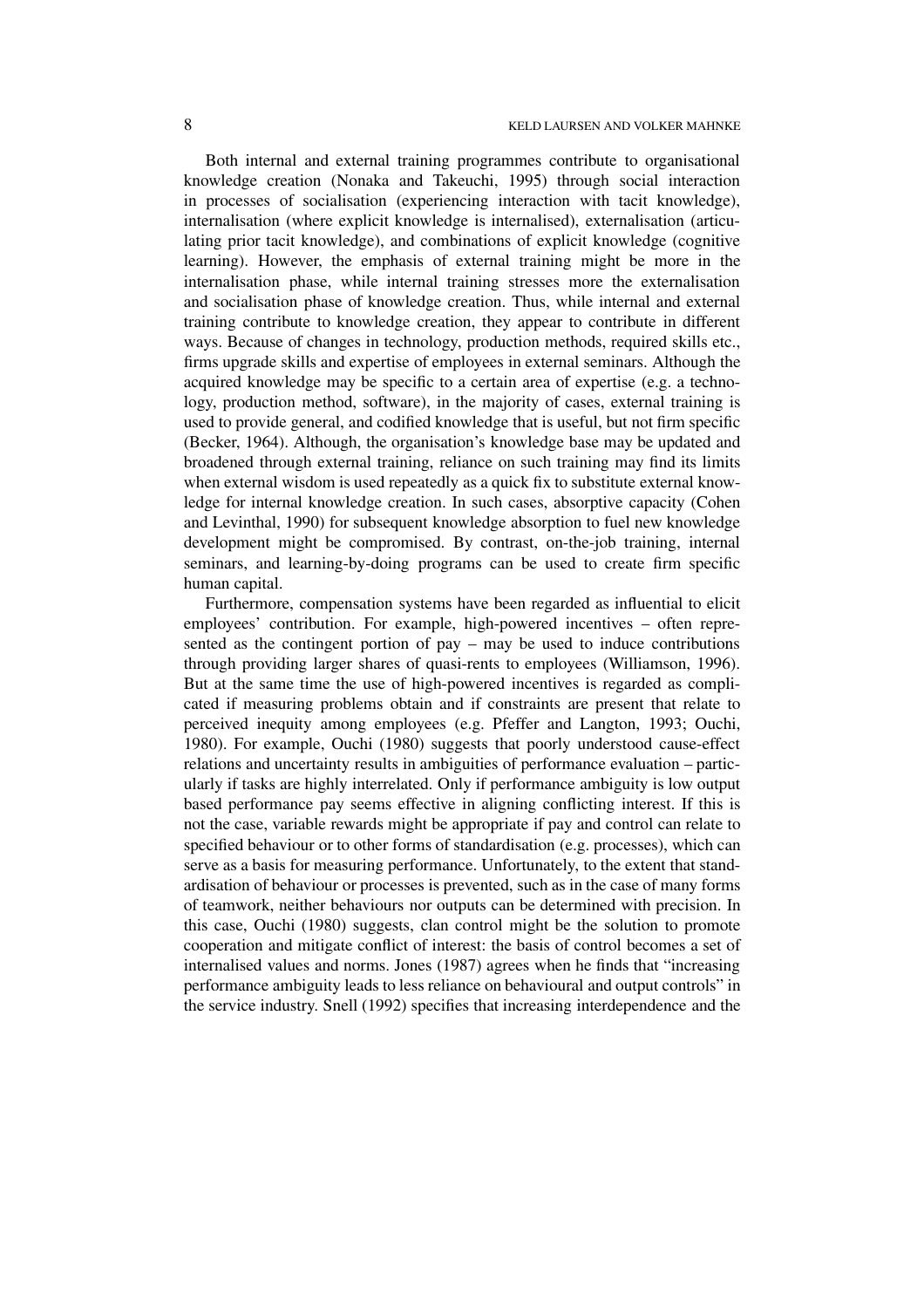absence of standards negatively impact the use of output and input based controls and rewards.

Moreover, individual high-powered incentives can inhibit cooperation in teamwork, which may make such incentives undesirable when task performance crucially depends on the exchange of information and mutual adaptation (Thompson, 1967). Balkin and Gomez-Mejia (1992) go so far as to note that individual rewards may be the antithesis of teamwork in quality circles even if process outcomes are measurable: individual incentives promote internal strife rather than cooperation. More generally, pay-for-performance may encourage individual employees to meet their own personal or professional goals at the expense of organisational knowledge creation and utilisation. By contrast left with low powered incentives, employees have less to lose by engaging in information sharing and less to gain by withholding information (Williamson, 1996). As Holmström and Milgrom (1994: 998) note, "the use of low powered incentives ... is also an important vehicle for inspiring cooperation and coordination."

### 2.2.2. *Complementarities among human resource practices*

Although individual human resource practices can contribute individually to support processes of knowledge creation and utilisation, recent contributions (Ichniowski, Shaw and Prennushi, 1997; Baron and Kreps, 1999; Mendelsson and Pillai, 1999) suggest that much research has focussed too narrowly on isolated human resource practice effectiveness; and that this might be a limiting factor in advancing research on human resource practices. As a consequence, a focus on complementarity effects (Milgrom and Robert, 1990; Holmström and Milgrom, 1994) resulting from a combination of practices is recommended. Arthur (1994), for example, found that in steel mini mills, a combination of human resource practices designed to elicit employee commitment was associated with higher productivity levels. Building on these results, Huselid (1995) illustrated the significant impact of a combination of several work practices on employee turnover and corporate financial performance. Relatedly, Ichniowski, Shaw and Prennushi, (1997: 311) conclude from their study of steel production that ". . . systems of innovative HRM practices have large effect on production worker's performance, while changes in individual work practices have little or no effect."

As pointed out in the introduction to this paper, human resource practices are regarded as complements in the present context, if applying more of one practice increases the effectiveness in terms of knowledge creation, integration, and utilisation to applying (more of) another. For example, various forms of team work are made more effective if responsibilities are delegated to team members because it allows them to bring to bear their existing knowledge and to develop new knowledge for tasks that managers up in the hierarchy are unable to understand. Likewise, internal training might assist quality circles by blending leading practices developed in one part of the organisation with local knowledge in another part. Similar functional integration and interdisciplinary work groups might enhance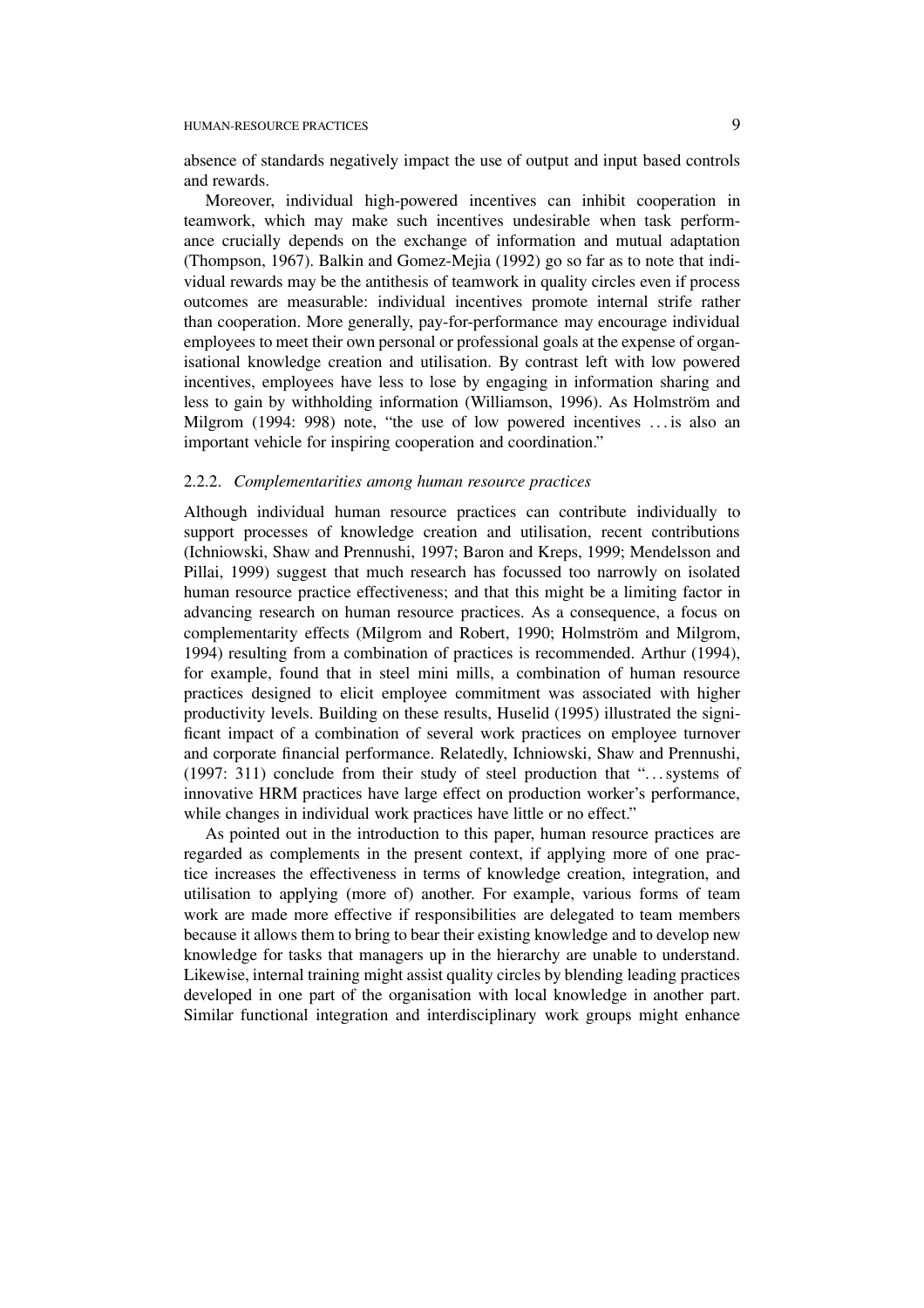the effectiveness of the collection of employee proposals, for example, if such proposals concern improvements of interfaces between functions and disciplinary expertise.

Thus, we add to the notion of "complementarity", the question of why complementarities exist and argue that complementarity effects among HR practices (Milgrom and Robert, 1990; Holmström and Milgrom, 1994) are due to the mutually reinforcing impact of several practices on processes of knowledge creation, integration, and utilisation in firms. As a consequence of the arguments and findings presented above we expect:

- *H3a:* Complementarities between work practices contributing to the exchange of information and knowledge creation between employees (interdisciplinary workgroups, quality circles, employee proposals, job rotation, and integration of functions) will be particularly strong
- *H3b:* Complementarities between performance related pay and work practices contributing to the exchange of information and knowledge creation between employees (interdisciplinary workgroups, quality circles, employee proposals, job rotation, delegation of responsibility, and integration of functions) will be particularly weak
- *H3c:* Complementarities between firm external training and other work practices will be weaker than complementarities between internal training and other work practices.

## **3. Empirical Analysis**

## 3.1. SAMPLE AND DESCRIPTIVE STATISTICS

The main source of data for this paper is the *DISKO database*. The database is based on a questionnaire which aims at tracing the relationship between technical and organisational innovation in a way that permits an analysis of new principles for work organisation and their implications for the use and development of the employee's qualifications in firms in the Danish private business sector. The survey was carried out by the DISKO project at Aalborg University in 1996. The questionnaire was implemented by Statistics Denmark and was submitted to a national sample of 4,000 firms in manufacturing and in service firms (i.e. public services and the primary sector were excluded). First, all Danish firms with at least 100 employees were included in the sample, i.e. a total of 913 firms. Subsequently, 3087 firms were drawn as a stratified, but random sample among manufacturing firms with at least 20 full-time employees and non-manufacturing firms with at least 10 full-time employees (out of a population of about 9,500 firms). In sum, the questionnaire was mailed to 1,316 manufacturing and to 2,684 non-manufacturing firms at the end of April 1996, followed by a reminder on May 29th and telephone interviews with top managers in non-responding firms during June. The resulting numbers of respondents were 684 manufacturing and 1,216 non-manufacturing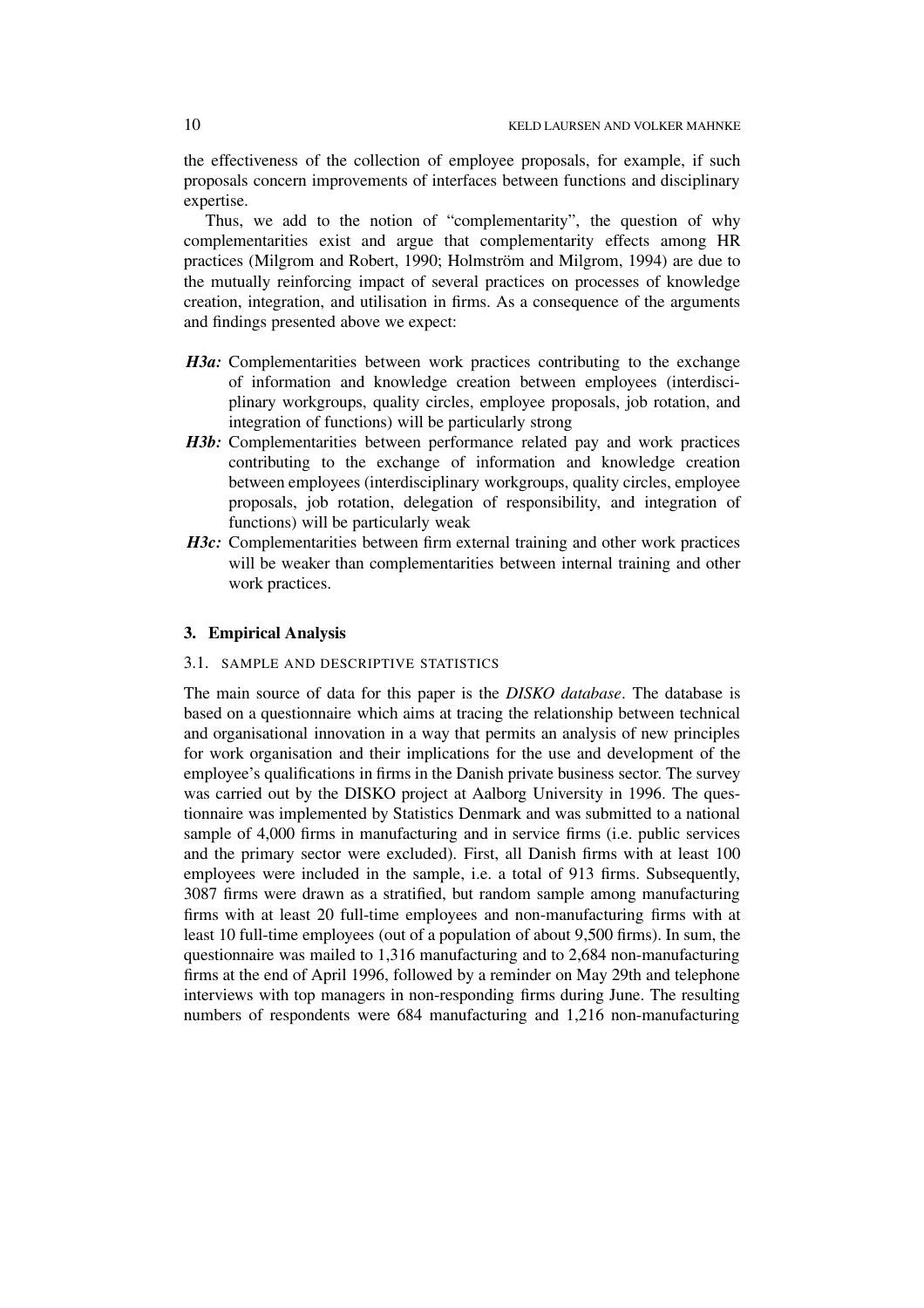firms, corresponding to response rates of, respectively, 52 per cent and 45 per cent.<sup>4</sup> The resulting response rate of 48 per cent for the total sample is acceptable when you compare the distribution of response rates across industries and the sample representativity (see Lund and Gjerding, 1996). Overall, the survey yields a satisfactory coverage of the Danish private business sector. The first descriptive analysis of the survey can be found in Gjerding (1997). The database is held by Statistics Denmark, and the data on the firms in the database, can be linked to regular register data, also held by Statistics Denmark. In our case we have obtained data on the size of the firms in the sample from regular register data.

Table I displays descriptive statistics for our variables. The questions on the basis of which some of the variables (A.-M. in Table I) are constructed, can be found in Appendix 1. It can be seen from the Table 1 that between 36 and 84 per cent of the firms in our sample apply each one of the nine HRM practices, described above. 36 per cent apply planned job rotation, while 84 per cent apply delegation of responsibility. On a methodological note, it should be stressed that the questions in the questionnaire only concern whether or not a certain work practice is applied or not (a "quantity") – it says nothing about the "quality" of the application of work practice in question. The issue of the quality of HRM practice applications is left for future research.

As is common in studies of this type (e.g. Lorentz, 1998; Michie and Sheehan, 1999) we control for firm size and firm type. We include a variable measuring the size of the firm<sup>5</sup> based on register data, and we include nine firm types. For what concerns the firm classification, we apply the Pavitt taxonomy. However, we construct five additional firm types for the service firms (scale intensive services, specialised traditional services, wholesale trade and crafts) in our sample. In this "augmented" Pavitt taxonomy (see also Appendix 2), firm types with the strongest internal capacity to develop new products and services are *specialised supplier firms*, *science based firms* and *ICT intensive service firms*. Consequently, we consider these firm types to have the highest knowledge intensity. Firm types with the lowest capacity to develop new products and services internally are *craft firms*, *specialised traditional service firms*, *scale intensive service firms*, and to some extent *supplier dominated* (manufacturing) *firms*. *Scale intensive firms* and *wholesale trade firms* may be considered to be intermediate in relation to knowledge intensity (see Laursen and Foss, 2000: 12).

All firms in our sample have been classified according to industry by Statistics Denmark. Based on that categorisation we further aggregate the industries into the 9 sectors. The assignment of 83 industries into our 9 sectors can be traced in Appendix 3 to this paper. Both for what concern size and firm type, it can be seen from Table I that the firms are in general spread equally across our categories.

In the innovation variable we have 928 non-innovators, 728 firms which produced products/services new only to the firm itself, 125 firms which produced products/services new on the national market, while 103 firms introduced products/services, new to the world. Other variables in the analysis, include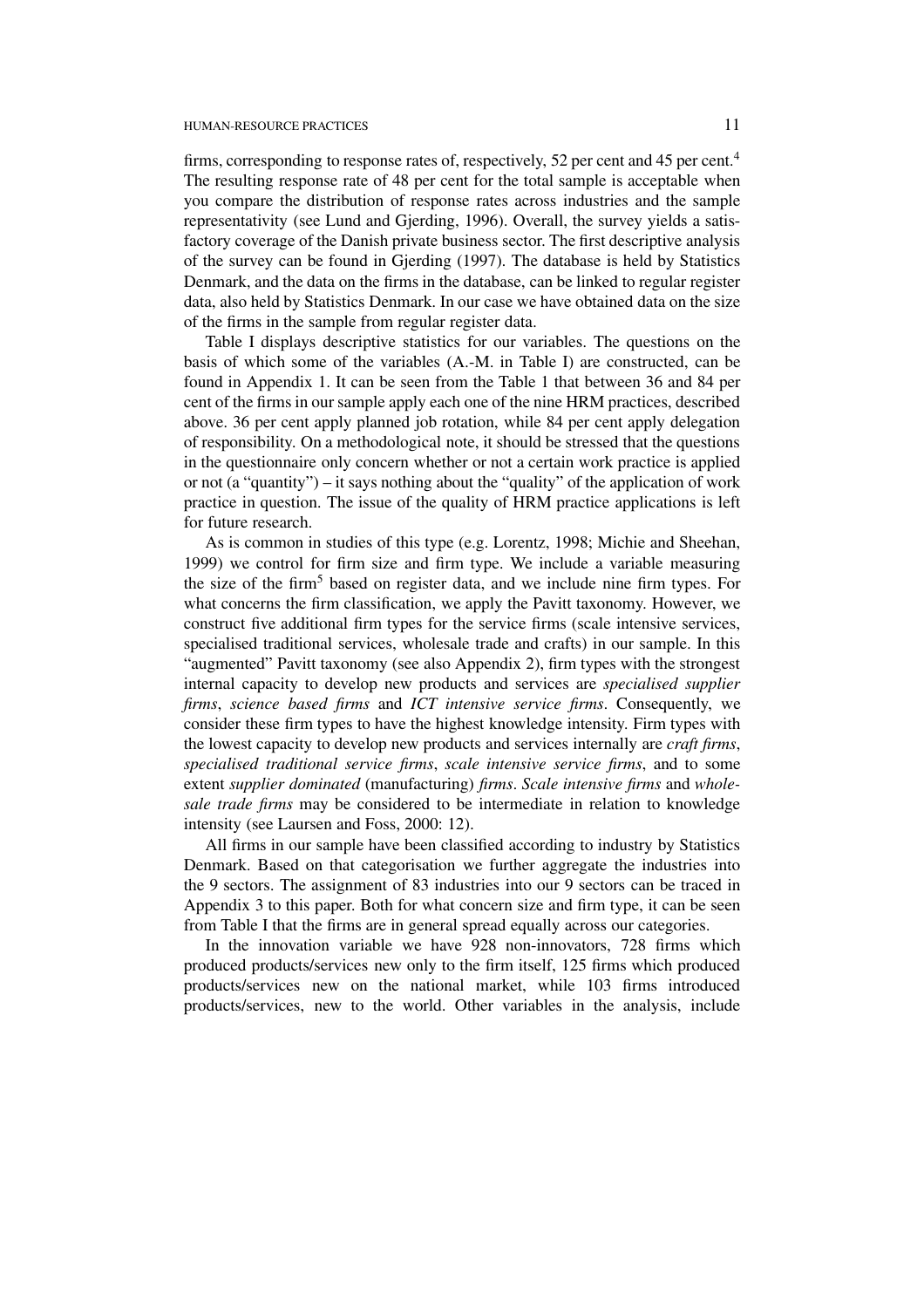| Variable  |                                                | Number of firms | % of total sample |
|-----------|------------------------------------------------|-----------------|-------------------|
| A.        | Interdisciplinary workgroups                   | 923             | 49.0              |
| <b>B.</b> | Quality circles                                | 707             | 37.5              |
| C.        | Systems for collection of employee proposals   | 828             | 43.9              |
| D.        | Planned job rotation                           | 673             | 35.7              |
| E.        | Delegation of responsibility                   | 1585            | 84.1              |
| F.        | Integration of functions                       | 1061            | 56.3              |
| G.        | Performance related pay                        | 734             | 39.0              |
| H.        | Firm internal training                         | 976             | 51.8              |
| L.        | Firm external training                         | 1305            | 69.3              |
| J.        | Vertical linkages                              | 1572            | 83.4              |
| Κ.        | Link to knowledge institutions                 | 811             | 43.0              |
| L.        | Subsidiary of other firm                       | 820             | 43.5              |
| M.        | Non-innovators                                 | 928             | 49.3              |
|           | Introduced product/services new to the firm    | 728             | 38.6              |
|           | Introduced product/services new to the country | 125             | 6.6               |
|           | Introduced product/services new to the world   | 103             | 5.5               |
| N.        | Scale intensive                                | 254             | 13.5              |
|           | Supplier dominated                             | 225             | 11.9              |
|           | Science based                                  | 67              | 3.6               |
|           | Specialised suppliers                          | 138             | 7.3               |
|           | Crafts                                         | 273             | 14.5              |
|           | Wholesale trade                                | 333             | 17.7              |
|           | Specialised traditional services               | 370             | 19.6              |
|           | Scale intensive services                       | 94              | 5.0               |
|           | <b>ICT</b> intensive services                  | 130             | 6.9               |
| M.        | $1-10$ employees                               | 221             | 11.7              |
|           | 11-50 employees                                | 979             | 52.0              |
|           | 51-100 employees                               | 205             | 10.9              |
|           | 100+ employees                                 | 479             | 25.4              |

*Table I.* Descriptive statistics for a set of DISKO variables  $(N = 1884)$ 

whether or not the firm in question has increased its vertical interaction with other firms, being it either upstream or downstream ("vertical linkages"), and whether or not the firm in question has increased its interaction with knowledge institutions ("link to knowledge institutions"), including technical support institutions, consultancies or with universities. Although both variables concern whether the firms have increased their external linkages, we interpret these variables more broadly as measuring the strength of the respective linkages. The reason for this is that we argue that respondents who have strong linkages with external partners are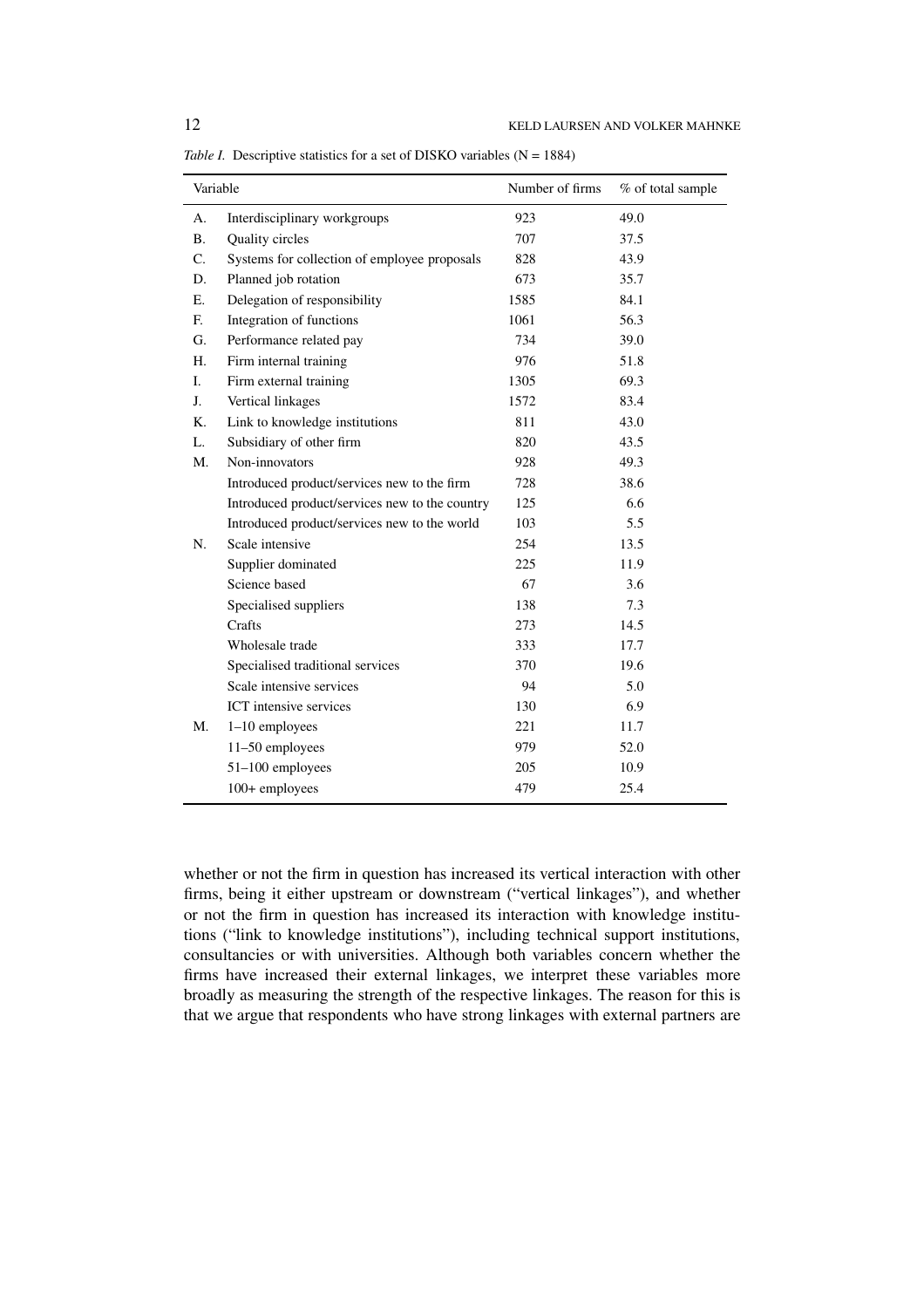very likely to answer that they have *increased* interaction with partners. Finally, we control for whether or not the firm is a subsidiary of a larger firm (for a discussion of the effect of this variable, see Harris and Trainor, 1995).

#### 3.2. ANALYSIS AND RESULTS

As argued by Athey and Stern (1998), two types of approaches for measuring Edgeworth complementarities have been applied in the literature. The first type builds on the empirical productivity literature. The approach relies on a regression (various techniques have been applied) of a measure of productivity on a set of regressors, including the interaction effect between different practices, as estimates of complementarity parameters. A prominent example of an application of this procedure can be found in Ichniowski, Shaw and Prennushi (1997), discussed in Section 2.2 above. The second approach tests whether the correlation among practices is positive, conditional on observables. While applying this type of methodology, Colombo and Mosconi (1995) find complementarities between the application of new process technology on the one hand and organisational and managerial innovations on the other hand. Likewise, Arora and Gambardella (1990) find that certain strategies of 81 large chemical and pharmaceutical producers are indeed complementary.

In this paper we apply the Arora and Gambardella (1990) approach for gauging possible complementarities between HRM practices. The advantage of this procedure is that it is applicable when the value of complementarities cannot be tested directly, since the value of the practices might not be directly measured. In this case we are constrained to testing an important implication of complementarity. The logic can be illustrated by an example. If for instance, an increase in application of the delegation of responsibility increases the value of applying a work practice implying an integration across functions, it is intuitively persuasive that we would expect that firms which apply the work practice associated with the delegation of responsibility, would also tend to apply the work practice implying integration across functions in the firm. To put it differently, given that decision makers (managers) are at least partially rational, when they undertake decisions of whether or not to adopt new HRM practices, if two strategies are complements, one would expect them to be positively correlated.6

However, it should be pointed out that a simple correlation might be spurious, given the fact that a common set of factors might influence both of the variables. Such factors include a set of firm specific characteristics such as size, but also factors such as innovator's knowledge strategies including external linkages to suppliers, customers and knowledge institutions (e.g. universities, consultancies etc.). This implies that we have to account for such factors.

Accordingly, we follow the two step procedure, suggested by Arora and Gambardella (1990). First we regress our nine HRM practices on a set of regressors, displayed in Table I. The first nine variables in Table I are dependent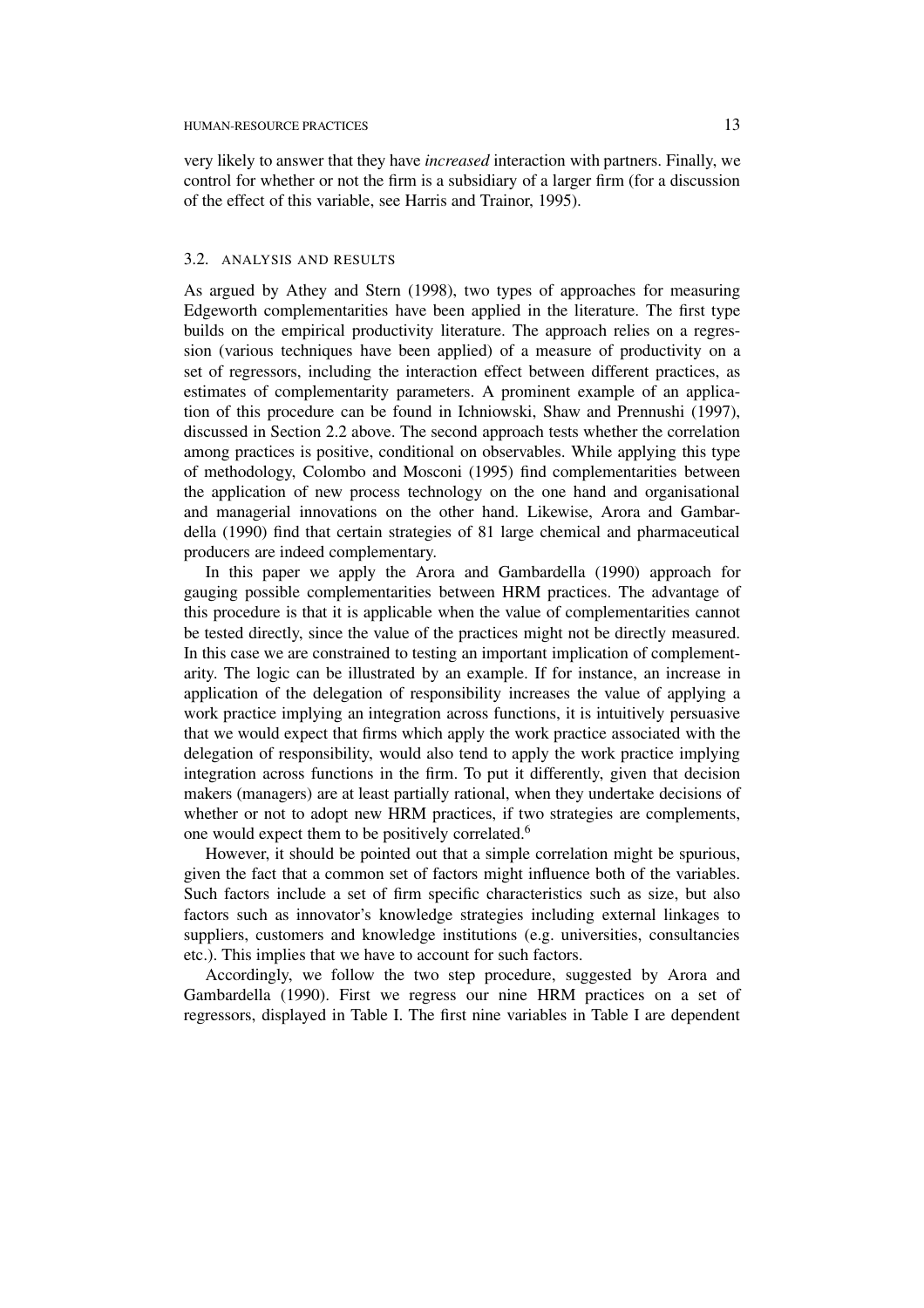variables (the nine HRM practices), while the rest of Table I contains our explanatory variables. All variables are binary, except for the innovation variable, which takes the value of 0 if the firm in question is a non-innovator; if the firm has introduced (in the period 1993–1995) a product or service, new to the firm the value is 1; if the firm has introduced a product new in Denmark over the period, the value is 2; while the value for this variable is 3 if the firm has introduced a product (or service) which is new to the world. The second step of the procedure consists of making a correlation analysis of the residuals from the first step in order to reach some conclusions concerning whether or not our nine human resource management practices can be seen to be complementary.

Table II contains the estimations conducted in the first step. From the table it can be seen that our observables explain the application of interdisciplinary work groups and of firm internal training much better than the other work practices, since we in those cases explain about 20 per cent of the variation, while we only explain about 8 per cent in the other cases.

Concerning the relationship between size and the application of the nine work practices, and judging from the sign of the parameters, it can be seen from the table that large firms are in general more prone to apply new HRM practices than are smaller firms. Eight out of nine parameters have a positive sign, although only three of them are statistically significant (interdisciplinary workgroups, planned job rotation and firm internal training). However, smaller firms appear to be more prone to use firm external training than do larger firms (a negative parameter is observed for this variable), which might be explained by the smaller amount of internal resources available to smaller firms. Hence, smaller firms might have to rely more on external resources. In addition, being a part of a larger firm (subsidiary) appears to affect to the likelihood of adopting any of the work practices, except for planned job rotation. In this context we can speculate that parent firms are likely to impose these types of HRM practices on their subsidiaries.

If one looks at Table II from the point of view of the application of individual work practices it can be concluded that hypothesis *1a*, stating that the four manufacturing firm types apply quality circles and job rotation more than other firms is generally supported by the evidence. For what concerns job rotation, it can be seen that the four parameters for the manufacturing firms are consistently higher than the parameters for the service firms. In relation to quality circles the parameters are also higher as compared to service firms in general, but firms in ICT intensive services tend to apply this practice to a relatively high degree as well.

In hypothesis *1b*, it is affirmed that firm types which can safely rely on standardisation of input, behaviour, jobs and output are expected to use performance related pay more often that other firm types. Nevertheless, while it appears to be true that ICT intensive service firms apply performance related pay less than other firm types (lowest parameter of all), the three firm types which use this practice the most include scale science based firms (knowledge intensive), scale intensive firms, and firms in wholesale trade (medium knowledge intensity). None of the firm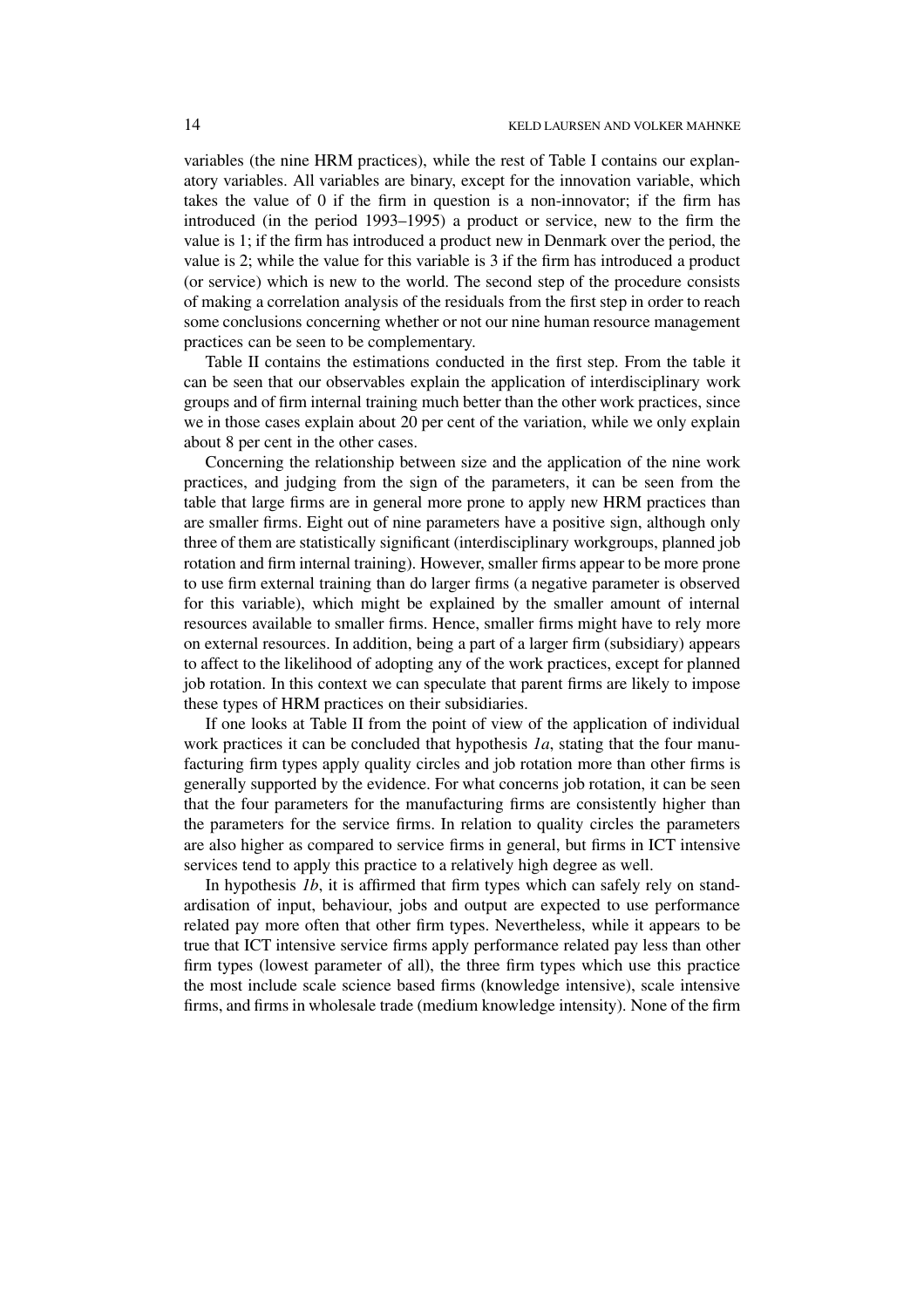| l<br>$\frac{1}{2}$                                                                                                                                                                                                                        |  |
|-------------------------------------------------------------------------------------------------------------------------------------------------------------------------------------------------------------------------------------------|--|
| $\frac{1}{2}$                                                                                                                                                                                                                             |  |
| יות היו המונחה היו לא היו המונחה היו לא היו לא היו לא היו לא היו לא היו לא היו לא היו לא היו לא היו לא היו לא<br>לא לא היו לא היו לא היו לא היו לא היו לא היו לא היו לא היו לא היו לא היו לא היו לא היו לא היו לא היו לא היו לא<br>l<br>l |  |
| ֚֚֚֡֬<br>;<br>֖֖֖֚֚֚֚֚֚֬֝                                                                                                                                                                                                                 |  |
| ֘֒                                                                                                                                                                                                                                        |  |
|                                                                                                                                                                                                                                           |  |
| ļ                                                                                                                                                                                                                                         |  |
| ׇ֚֡֡֡֡֡֡֡                                                                                                                                                                                                                                 |  |
|                                                                                                                                                                                                                                           |  |
| ֖֖֖֖֖ׅׅ֖֧֪֪ׅ֪֪֪ׅ֪֪֪֪֪ׅ֧֚֚֚֚֚֚֚֚֚֚֚֚֚֚֚֚֚֚֚֚֚֚֚֚֚֚֚֚֚֬֝֬֓֝֓֞֓                                                                                                                                                                              |  |
| ;<br>;<br>;<br>;                                                                                                                                                                                                                          |  |
| .<br>7<br>7<br>)<br>ì                                                                                                                                                                                                                     |  |
|                                                                                                                                                                                                                                           |  |
|                                                                                                                                                                                                                                           |  |
| i                                                                                                                                                                                                                                         |  |
| ;<br>ļ<br>֘֒<br>l                                                                                                                                                                                                                         |  |
| i<br>$\cdots$<br>j<br>ŀ                                                                                                                                                                                                                   |  |

| Independent variables                                                 | Dependent variable              |                 |                                                                                                                                    |            |                                                       |            |                         |                |                                 |                   |                             |         |                            |         |                           |         |                           |                 |
|-----------------------------------------------------------------------|---------------------------------|-----------------|------------------------------------------------------------------------------------------------------------------------------------|------------|-------------------------------------------------------|------------|-------------------------|----------------|---------------------------------|-------------------|-----------------------------|---------|----------------------------|---------|---------------------------|---------|---------------------------|-----------------|
|                                                                       | Interdisciplinary<br>workgroups |                 | Quality circles                                                                                                                    |            | collection of<br>Systems for<br>employee<br>proposals |            | Planned job<br>rotation |                | Delegation of<br>responsibility |                   | Integration of<br>functions |         | Performance<br>related pay |         | Firm internal<br>training |         | Firm external<br>training |                 |
|                                                                       | $R^2 =$<br>I                    | 0.20            | $R^2$                                                                                                                              | 0.08       | $R^2 =$                                               | 0.08       | $R^2$ =                 |                | $R^2 =$                         | 0.07              | $R^2 =$                     | 0.09    | $R^2 =$                    | 0.06    | $R^2 =$                   | 0.18    | $R^2 =$                   | 0.08            |
|                                                                       | Estimate                        | $p$ -value      | Estimate                                                                                                                           | $p$ -value | Estimate                                              | $p$ -value | Estimate                | p-value        | Estimate                        | p-value           | Estimate                    | p-value | Estimate                   | p-value | Estimate                  | p-value | Estimate                  | p-value         |
| Intercept                                                             | 0.554                           | 0.000           | 0.322                                                                                                                              | 0.000      | 0.394                                                 | 0.000      | 0.297                   | 0.000          | 0.829                           | 0.000             | 0.535                       | 0.000   | 0.341                      | 0.000   | 0.627                     | 0.000   | 0.375                     | 0.000           |
| <b>SIZE</b>                                                           | 0.011                           | 0.000           | 0.005                                                                                                                              | 0.114      | 0.002                                                 | 0.595      | 0.010                   | 0.001          | 0.002                           | 0.301             | 0.002                       | 0.565   | 0.005                      | 0.105   | 0.010                     | 0.001   | $-0.005$                  | 0.065           |
| FIRM TYPE controls*                                                   |                                 |                 |                                                                                                                                    |            |                                                       |            |                         |                |                                 |                   |                             |         |                            |         |                           |         |                           |                 |
| Scale intensive                                                       | $-0.043$                        | 0.387           | $-0.003$                                                                                                                           | 0.947      | 0.076                                                 | 0.146      | 0.201                   | 0.000          | $-0.081$                        | 0.036             | $-0.047$                    | 0.362   |                            | 0.026   | 0.152                     | 0.002   | 0.097                     | 0.045           |
| Supplier dominated                                                    | $-0.149$                        | 0.003           | 0.000                                                                                                                              | 0.994      | 0.043                                                 | 0.413      | 0.196                   | 0.000          | $-0.086$                        | 0.028             | $-0.023$                    | 0.667   | 0.08                       | 114     | 0.202                     | 0.000   | 0.160                     | 0.001           |
| Science based                                                         | $-0.050$                        | 0.462           | 0.083                                                                                                                              | 0.237      | .135                                                  | 0.063      | 0.193                   | 0.005          | $-0.065$                        | 0.227             | 0.078                       | 0.280   |                            | 0.098   | 0.053                     | 0.442   | 0.104                     | 0.122           |
| Specialised suppliers                                                 | 0.026                           | 0.642           | 0.072                                                                                                                              | 0.206      | 0.074                                                 | 206        | 0.117                   | 0.037          | $-0.084$                        | 0.054             | 0.095                       | 0.105   | 0.087                      | 2133    | 0.179                     | 0.001   | 0.163                     | 0.003           |
| Crafts                                                                | $-0.336$                        | 0.000           | $-0.124$                                                                                                                           | 0.014      | $-0.103$                                              | 0.047      | 0.084                   | 0.088          | $-0.145$                        | 0.000             | $-0.177$                    | 0.001   | 0.07                       | 0.132   | 0.292                     | 0.000   | 0.117                     | 0.015           |
| Wholesale trade                                                       | $-0.194$                        | 0.000           | $-0.107$                                                                                                                           | 0.027      | $-0.020$                                              | 0.693      | $-0.014$                | 0.763          | $-0.054$                        | 0.142             | $-0.005$                    | 0.922   | 0.144                      | 0.004   | 0.151                     | 0.001   | 0.073                     | $\frac{112}{2}$ |
| Specialised trad. services                                            | $-0.277$                        | 0.000           | $-0.056$                                                                                                                           | 0.248      | $-0.009$                                              | 0.857      | 0.013                   | 0.778          | $-0.120$                        | $\overline{0}00$  | $-0.154$                    | 0.002   | 0.065                      | 0.187   | 0.241                     | 0.000   | 0.139                     | 0.002           |
| Scale intensive services                                              | $-0.290$                        | 0.000           | $-0.200$                                                                                                                           | 0.002      | $-0.016$                                              | 0.810      | 0.094                   | 0.130          | $-0.037$                        | 0.440             | $-0.113$                    | 0.082   | 0.071                      | 0.270   | $-0.220$                  | 0.000   | 0.212                     | 0.001           |
| ICT intensive services                                                | Benchmark                       |                 | Benchmark                                                                                                                          |            | Benchmark                                             |            | Benchmark               |                | Benchmark                       |                   | Benchmark                   |         | Benchmark                  |         | Benchmark                 |         | Benchmark                 |                 |
| Innovation capacity                                                   | 0.045                           | $\overline{00}$ | 0.029                                                                                                                              | 0.042      | 0.048                                                 | 0.001      | 0.047                   | $\overline{0}$ | 0.026                           | $\overline{0.01}$ | 0.036                       | 0.013   | 0.077                      | 0.000   | 0.076                     | 0.000   | $\overline{0.01}$         | 0.424           |
| Vertical linkages                                                     | 0.111                           | 0.000           | 0.096                                                                                                                              | 0.002      | 0.084                                                 | 0.007      | 0.058                   | 0.050          | 0.130                           | 0.000             | 0.135                       | 0.000   | 0.073                      | 0.018   | 0.134                     | 0.000   | 0.160                     | 0.000           |
| Link to knowledge inst.                                               | 0.121                           | 0.000           | 0.124                                                                                                                              | 0.000      | Ξ                                                     | 0.000      | 0.085                   | 0.000          | 0.062                           | 0.000             | 0.069                       | 0.004   | 0.061                      | 0.009   | 0.122                     | 0.000   | 0.191                     | 0.000           |
| Subsidiary                                                            | 0.134                           | 0.000           | 0.072                                                                                                                              | 0.002      | 0.078                                                 | 0.001      | 0.032                   | 0.159          | 0.047                           | 0.009             | 0.068                       | 0.005   | 0.102                      | 0.000   | 0.179                     | 0.000   | 0.040                     | 0.079           |
| *For the sector contro                                                |                                 |                 | Is the levels of significance refer to being significantly different from the benchmark. For the rest of the parameters the levels |            |                                                       |            |                         |                |                                 |                   |                             |         |                            |         |                           |         |                           |                 |
| of significance refer to being significantly different from the zero. |                                 |                 |                                                                                                                                    |            |                                                       |            |                         |                |                                 |                   |                             |         |                            |         |                           |         |                           |                 |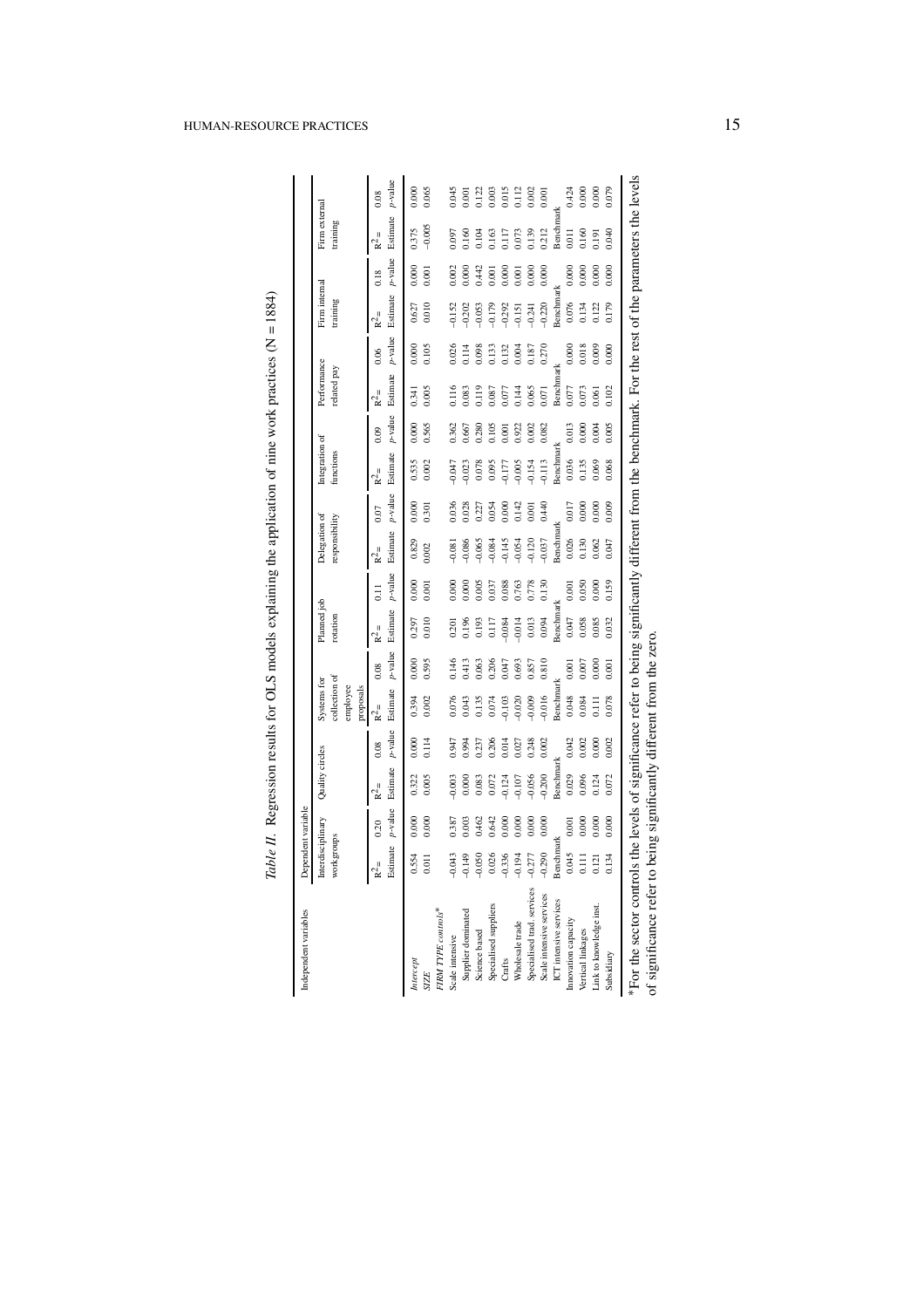types with a typically low level of knowledge intensity – i.e. where standardisation is easier – use this practice in particular.

Hypothesis *1c* elucidates that knowledge intensive firm types are expected to apply work practices associated with organic type of organisations ("interdisciplinary workgroups", "systems for collection of employee proposals", "delegation of responsibility", and "integration of functions") in particular. To recap, we consider knowledge intensive firm types to be *specialised supplier firms*, *science based firms* and *ICT intensive service firms*. In general, it can be concluded that this expectation fits the empirical evidence pretty well. The finding is particularly clearcut for the application of "integration of functions" as well as for "interdisciplinary workgroups". For what concerns "systems for collection of employee proposals" the three knowledge intensive firm types are among those firm types with the highest parameter, although the scale intensive firm type has a high parameter as well. The only HRM practice associated with organic types of organisations, not applied in particular by all of the knowledge intensive firm types is "delegation of responsibility". This practice appears to be applied particularly by *ICT intensive services*, while neither *science based*, nor *specialised supplier types of firms* use this practice above average. However, it should also be noted the firm types with low knowledge intensities (*craft firms*, *specialised traditional service firms* and *scale intensive service firms*) apply this practice to a much lower degree than other firm types.

With respect to the effect of firms being innovators on the application of HRM practices, it can be seen that innovation performance is related to the application of all work practices, except for firm external training. This finding squares with the finding of Lorenz (1998), who found British firms are more likely to adopt new work practices, given higher levels of R&D intensity. The finding is also in line with our hypothesis (*H2a*) stating that innovator strategies are related to the application of the work practices in question.

It can also be concluded from Table II, that the application of all types of new work practices are related to the strength of firms' external relations, being it either to suppliers or users or to knowledge institutions. This finding supports hypothesis *H2b* which asserts that firms which apply new human resource management practices are also more prone to have strong external linkages than are other firms. Hence our results confirms the results due to Forsgren, Pedersen and Foss (1999), since they found that firm internal strength (e.g. technological expertise) were strongly related to the strength of firms' external relations, in particular to lead users and to suppliers.

As explained above, the "second step" consists of performing a correlation analysis of firm's application of practices, based on the residuals from the regressions reported in Table II. The outcome of this correlation analysis is reported in Table III. From Table III it can be concluded that all our work practices are pairwise complementary in the sense that all combinations of work practices correlate, when observable factors are controlled for. One can argue that it is surprising that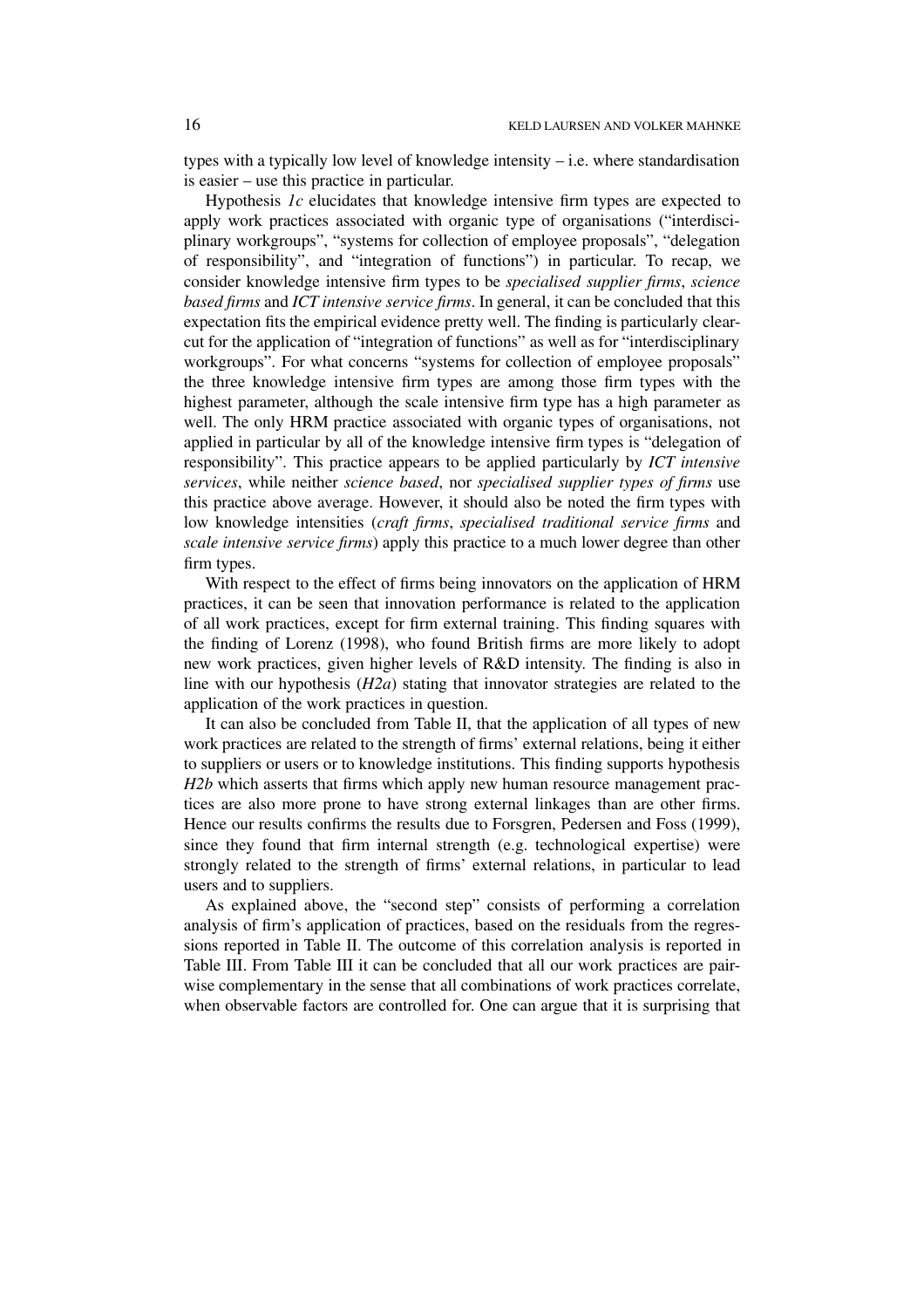|  | Table III. Correlations among the residuals $(N = 1884)$ |  |  |  |  |
|--|----------------------------------------------------------|--|--|--|--|
|--|----------------------------------------------------------|--|--|--|--|

|                                                                                        | $IW^*$                         | QC                             | EP                             | JR                             | DR                             | IF                             | <b>PRP</b>                     | FI            |
|----------------------------------------------------------------------------------------|--------------------------------|--------------------------------|--------------------------------|--------------------------------|--------------------------------|--------------------------------|--------------------------------|---------------|
| Quality circles (QC)<br>$p$ -value                                                     | 0.36<br>0.000                  |                                |                                |                                |                                |                                |                                |               |
| Systems for collection of employee<br>proposals (EP)<br><i>p</i> -value                | 0.29<br>0.000                  | 0.32<br>0.000                  |                                |                                |                                |                                |                                |               |
| Planned job rotation (JR)<br>$p$ -value                                                | 0.25<br>0.000                  | 0.29<br>0.000                  | 0.27<br>0.000                  |                                |                                |                                |                                |               |
| Delegation of responsibility (DR)<br><i>p</i> -value                                   | 0.24<br>0.000                  | 0.17<br>0.000                  | 0.20<br>0.000                  | 0.17<br>0.000                  |                                |                                |                                |               |
| Integration of functions (IF)<br>$p$ -value                                            | 0.26<br>0.000                  | 0.25<br>0.000                  | 0.19<br>0.000                  | 0.19<br>0.000                  | 0.29<br>0.000                  |                                |                                |               |
| Performance related pay (PRP)<br>$p$ -value                                            | 0.19<br>0.000                  | 0.21<br>0.000                  | 0.21<br>0.000                  | 0.22<br>0.000                  | 0.17<br>0.000                  | 0.22<br>0.000                  |                                |               |
| Firm-internal training (FI)<br>$p$ -value<br>Firm-external training (FE)<br>$p$ -value | 0.21<br>0.000<br>0.11<br>0.000 | 0.20<br>0.000<br>0.08<br>0.001 | 0.13<br>0.000<br>0.12<br>0.000 | 0.14<br>0.000<br>0.06<br>0.006 | 0.15<br>0.000<br>0.14<br>0.000 | 0.11<br>0.000<br>0.07<br>0.001 | 0.12<br>0.000<br>0.06<br>0.009 | 0.07<br>0.002 |

∗Interdisciplinary workgroups.

all practices are in fact complementary to some degree. However, as noted in the introduction to Section 2 of this paper, we have not selected the work practices examined at random. Rather we have chosen some of the practices previously identified in the literature as being relevant candidates for obtaining complementarities (with other practices). Nevertheless, the results of Table III show that the correlations coefficients differ in strengths. In this context hypothesis *3a* contends that complementarities between work practices contributing to the exchange of information and knowledge creation between employees ("interdisciplinary workgroups", "quality circles", "employee proposals", "job rotation", "delegation of responsibility" and "integration of functions") will be particularly strong. This hypothesis is consistent with the empirical evidence to a high degree since most coefficients between those six practices are relatively large (in most cases *ρ >* 0.24). In particular the relatively strong correlations between "interdisciplinary workgroups" and the other five work practices contributing to the exchange of information and knowledge creation between employees can be noted. The only exception concerns the fact that the coefficients between "quality circles" and "job rotation" on the one hand and "delegation of responsibility" on the other hand,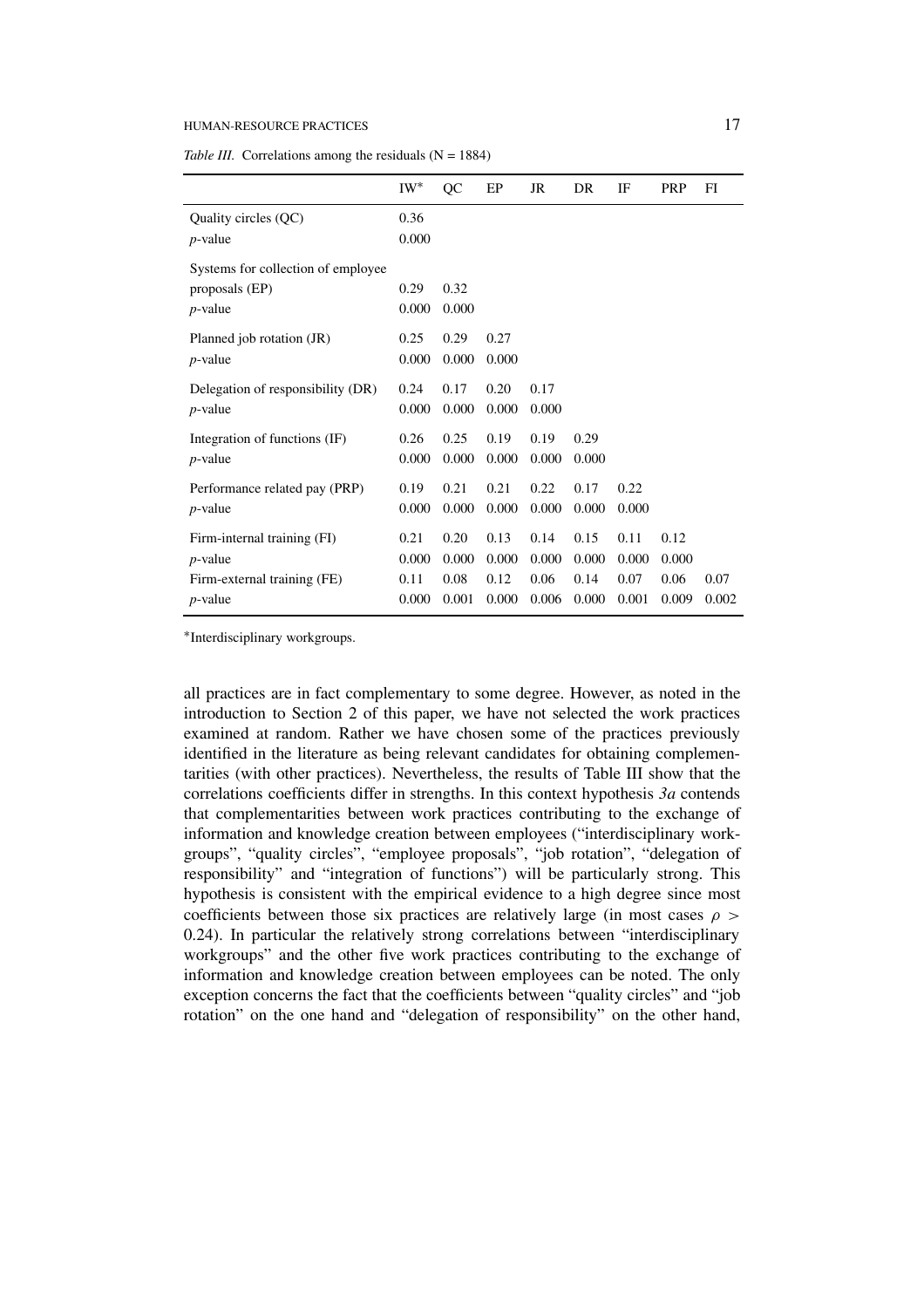are not particularly high (in both cases  $\rho = 0.17$ ). However, this might not be so surprising after all, since quality circles and job rotation are better used were tasks can be more easily specified, and hence delegation of decision rights might not be so important in this case.

The empirical evidence does not confirm hypothesis *3b* in asserting that complementarities between performance related pay and work practices contributing to the exchange of information and knowledge creation between employees are particularly weak. In fact the correlation coefficients are neither particularly high or low in comparison with the other coefficients in the matrix, since we find significant correlation coefficients of about 0.2 with all other practices other than the two training related practices. Hence, it seems that performance related pay can in fact reinforce team based (or rather work practices contributing to the exchange of information and knowledge creation between employees) work practices and viceversa, as opposed to what is suggested by contingency theory and by conventional theories of the firm.

Finally, hypothesis  $3c$ , asserts that firm internal training is a stronger complement to other work practices than firm external training, given that internal training can involve training directly related to the relevant tasks. This hypothesis squares with the empirical results, since the correlation coefficients are in general much lower between external training and other practices, as compared to the coefficients between internal training and other work practices.

## **4. Conclusion**

One of the most powerful recent trends is the thrust to develop a knowledge based theory of the firm. In general, such a theory might best proceed by investigating coordination mechanisms as components of governance structures (Grandori, 1997: 33). In particular, human resource practice combinations help as coordination mechanisms to organise knowledge creation and exploitation in complex social relations. Related empirical investigations have remained sparse, however.

This study addressed this research gap by examining firm types, and knowledge strategy in relation to the application of (complementary) human resource practices in a large scale and cross sectional sample. A key finding of our study is that (a) human resource practices intensities employed are contingent on firm types and knowledge strategies pursued (e.g. innovator strategies) and (b) complementarity effects between the human resource practices included in our analysis obtain, but these complementarities differ in strength.

In particular we found that those firm types who are innovators and/or have strong external knowledge linkages have a stronger tendency to adopt the types of HRM practices discussed in this paper. Moreover, we have shown that manufacturing firms – which to a higher degree can rely on standardisation of job descriptions and processes – are more prone to adopt quality circles and planned job rotation. Moreover and as expected, we found that firm types who can be char-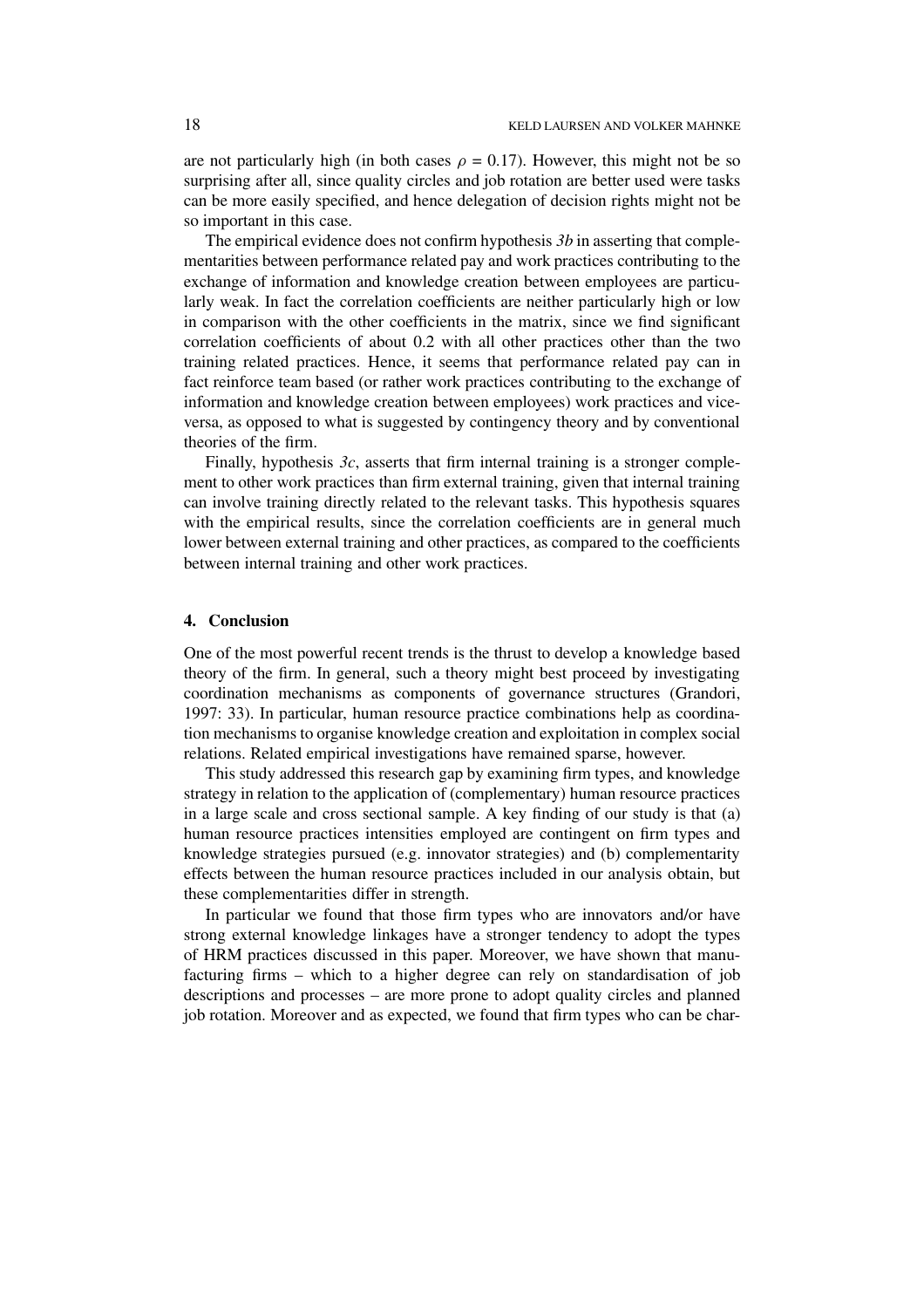acterised as being knowledge intensive do apply those HRM practices typically associated with the "organic type" of organisations, more than do other firm types.

However, we found no particular pattern in which firm types apply performance related pay more than other firm types. In this context, it should be noted that a tension between the theories can be detected. On the one hand, the contingency theorists argue that performance related pay should be applied in situations where standardisation of input, behaviour, jobs and output is relatively easy. However, in knowledge intensive firms (e.g. in science based firm types) standardisation of input, behaviour, jobs and output cannot be considered to be relatively easy. On the other hand, it is exactly in those knowledge intensive firms where quasi-rents can be appropriated, and in order to reap such rents firms may need to give pecuniary rewards to employees – possibly in form of performance related pay.

For what concerns complementarities between HRM practices, we found that firm internal training is a stronger complement to other work practices than is firm external training. Also our hypothesis stressing that those (six) work practices contributing to the exchange of information and knowledge creation between employees are mutual complements, found empirical support. Regardless, no support for the contingency hypothesis advancing the claim that performance related pay will be a weak complement (if at all) to other practices, could be detected in the present study. This suggests that while contingencies certainly matter, they may not be as strong in their effects as previously thought. In fact our findings contradicts the "strong" version of the contingency theory, claiming that there is only one "superior" set of HRM practices suitable to govern a particular type of economic activity. Such an observation is not only supported by the fact that we found that performance related pay and team based practices are often complements in the empirical reality, but moreover, by the fact that while we found regularities in terms of statistically significant relationships, we also found that the explanatory power of the relations were not particularly strong, neither when the aim was to explain the type of HRM practice applied, nor when looking at correlation coefficients between the different practices. In other words these findings suggest that there is quite some room for managerial discretion, even when contingencies are taken into account.

In having carried out the present analysis we also believe that we have shown that the notion of complementarities is useful when discussing the adoption of human resource practices. In particular – as pointed out by Grandori (2000) – it is a concept which is easier to deal with empirically, given that it is relatively welldefined as compared to earlier (rather fuzzy) notions of "fit" and "consistency", very common in the HRM literature. Since the effect of complementarities is easier to identify, we believe that managers may benefit from using the concept, when they decide on which portfolio of HRM practices should be adopted.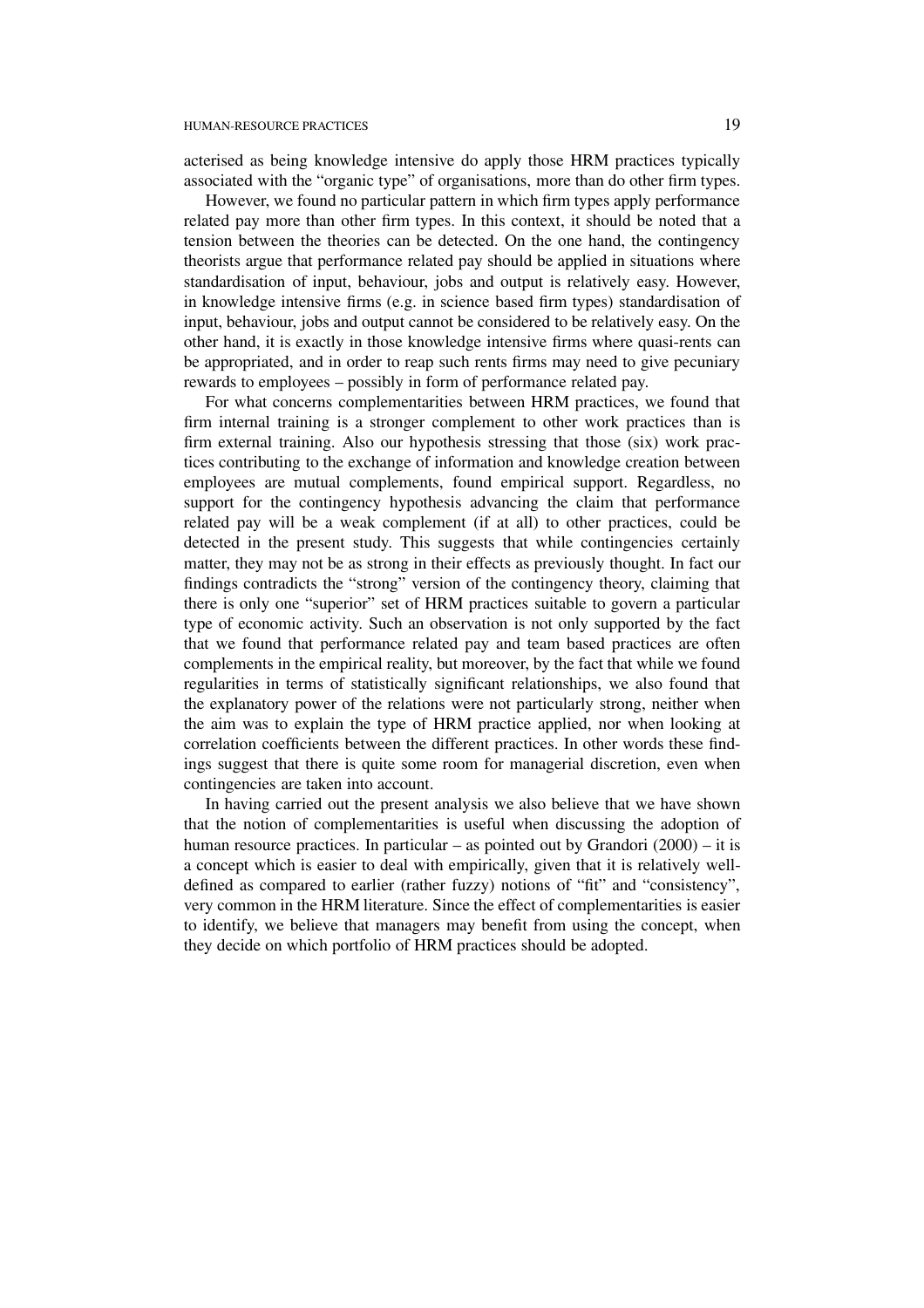## **Acknowledgements**

We would like to thank Anna Grandori, Paul Geroski, Torben Petersen, Nicolai Juul Foss and three anonymous referees of this journal for comments given on previous versions of this paper. Moreover, we wish thank the LINK (Learning, Incentives and Knowledge) project for financial support. We also wish to thank the participants in the DISKO project for allowing us to use the data applied in this paper. In particular we wish to thank those responsible for carrying out the survey, including project leader Bengt-Åke Lundvall, Allan Næs Gjerding, Kenneth Jørgensen, Frank Skov Kristensen, Reinhard Lund, Poul Thøis Madsen, Peter Nielsen and Søren Nymark. The usual caveats apply.

## **Appendix 1: The Questions from the DISKO Survey Used in this Paper**

The letters in square brackets refer to the variables found in Table I.

- 1. Does the firm use any of the following ways of organising work? (yes/no)
	- a. *Interdisciplinary working groups* [A]
	- b. *Quality circles* [B]
	- c. *Systems for collection of employees proposals* (not quality circles) [C]
	- d. *Planned job rotation* [D]
	- e. *Delegation of responsibility* [E]
	- f. *Integration of functions* (e.g. sales, production/service, finance) [F]
	- g. *Performance pay* (not piece work) [G]
- 2. Have the firm's employees taken part in *firm internal courses or educational schemes*? (yes/no) [H]
- 3. Have the firm's employees taken part in *firm external courses or educational schemes*?  $(yes/no)$   $\Pi$
- 4. To which the firm developed a closer co-operation with the following actors during the period 1993–95? (4 point Lickert scale).
	- a. Customers
	- b. Subcontractors
	- c. Consultants" firms
	- d. Knowledge centres such as universities and technological institutes
	- e. Educational institutions

If the respondent answered "to a high Extent" or "to some extent", the variables reflecting *vertical linkages* (customers and subcontractors) [J] and *linkages to knowledge institutions* (consultants" firms; knowledge centres such as universities and technological institutes; and educational institutions) [K] respectively, were given the value of one, else the variables were coded with the value of 0.

- 5. Is the firm a *subsidiary* of a larger firm? (yes/no) [L]
- 6. Has the firm introduced new products/services during the period 1993–95 when excepting minor improvements of existing products? (yes/no)

If the respondent answered yes to this question he/she was asked whether similar products/services could be found . . .

- a. . . . on the Danish market (yes/no)
- b. . . . on the world market (yes/no)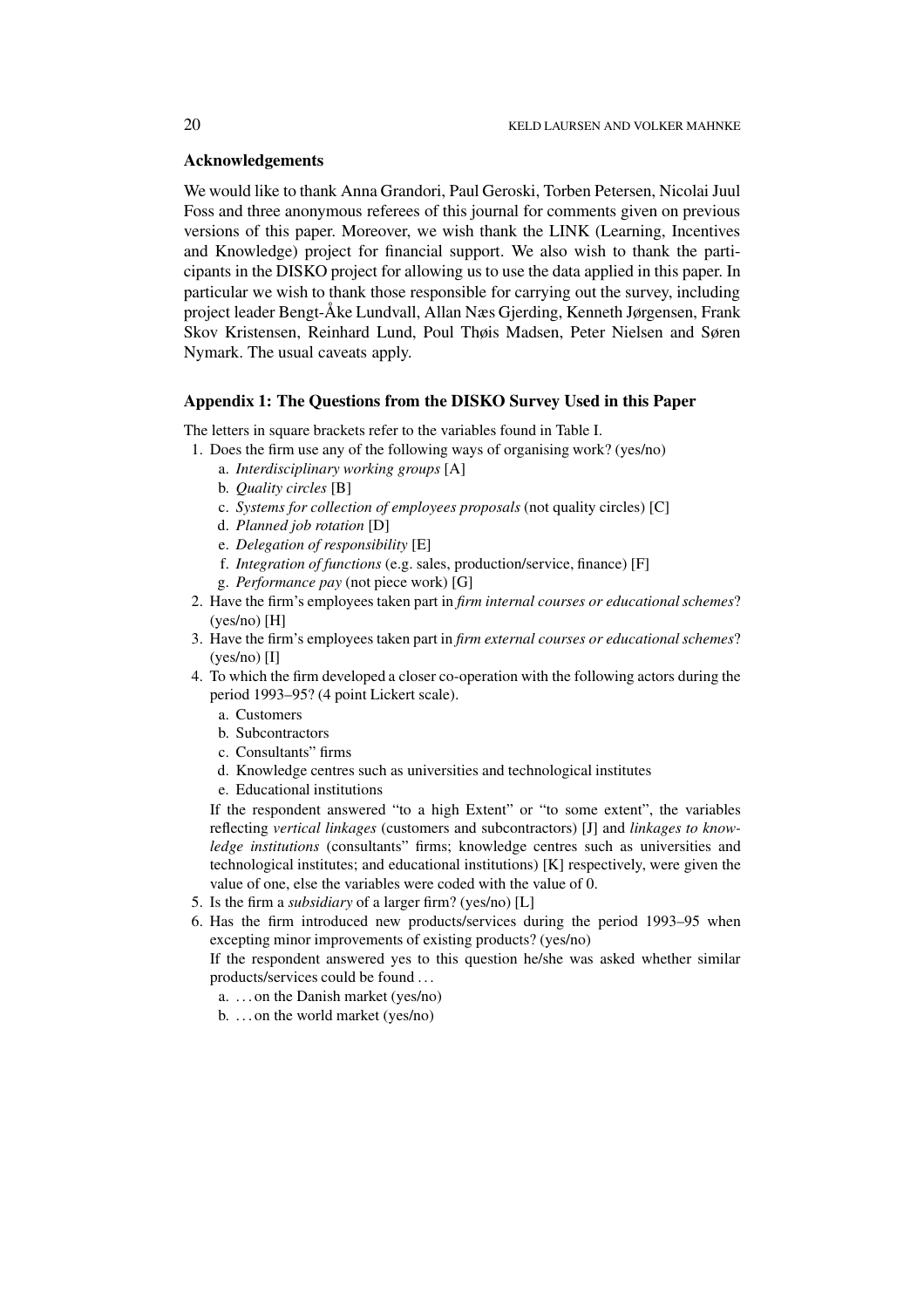If the respondent answered that a similar product could be found both on the Danish market and on the world market, the *innovation variable* [M] was coded with the value of 1 ("new to the firm"). If respondent answered that a similar product could be found on the world market, but not on the Danish market, the innovation variable was coded with the value of 2 ("new to the country"). If the respondent answered that similar product could neither be found on the Danish market, nor on the world market, the innovation variable was coded with the value of 3 ("new to the world"). If the respondent answered no the first question under (4), the variable was assigned with the value of 0 (non-innovator).

## **Appendix 2: The Firm Types Used in this Paper Following the Pavitt Taxonomy**

In the study of Pavitt (1984) four types of firms were identified, namely supplier dominated firms, scale intensive firms, specialised suppliers and science based firms. *Supplier dominated* firms are typically small and most technology used comes from suppliers of equipment and material. Such firms "...make only minor contributions to their process or product technology" (p. 356). Additionally, because RandD capabilities are rather low, such firms build their business on professional skills, design, trademarks and advertising (ditto). *Scale intensive*, by contrast are firms which rely on internal sources of technology, such as strong RandD departments to support product innovation. External sources of technology include mainly interactive learning with specialised suppliers, but also inputs from science based firms play an important role. *Specialised suppliers* are firms, which are producers of, typically, production equipment and control instrumentation. Their main internal sources are primarily design and development. External sources of technology are users, such as science based and scale intensive firms. Finally, *science based firms* rely heavily on internal RandD and production engineering. Important external sources of technology include universities, but also specialised suppliers. Since the Pavitt taxonomy was created mainly with the manufacturing sector in mind (although our *crafts* sector could be included in the *supplier dominated* sector, if one were to follow the original Pavitt taxonomy), and since we are conducting an analysis of firms in both manufacturing as well as in services, we have added five additional firm types. *ICT intensive* firms provide business services and financial services. *Wholesale trade firms* consists of firms selling bulk materials or machines. *Scale intensive services* consists of typically large firms in the transport industries, cleaning service as well as of supermarkets and warehouses. *Specialised traditional service firms* is made up of smaller firms including miscellaneous shops, hotels and restaurants, taxi companies etc. *Crafts* consists of firms in construction business, as well as of automobile repair shops.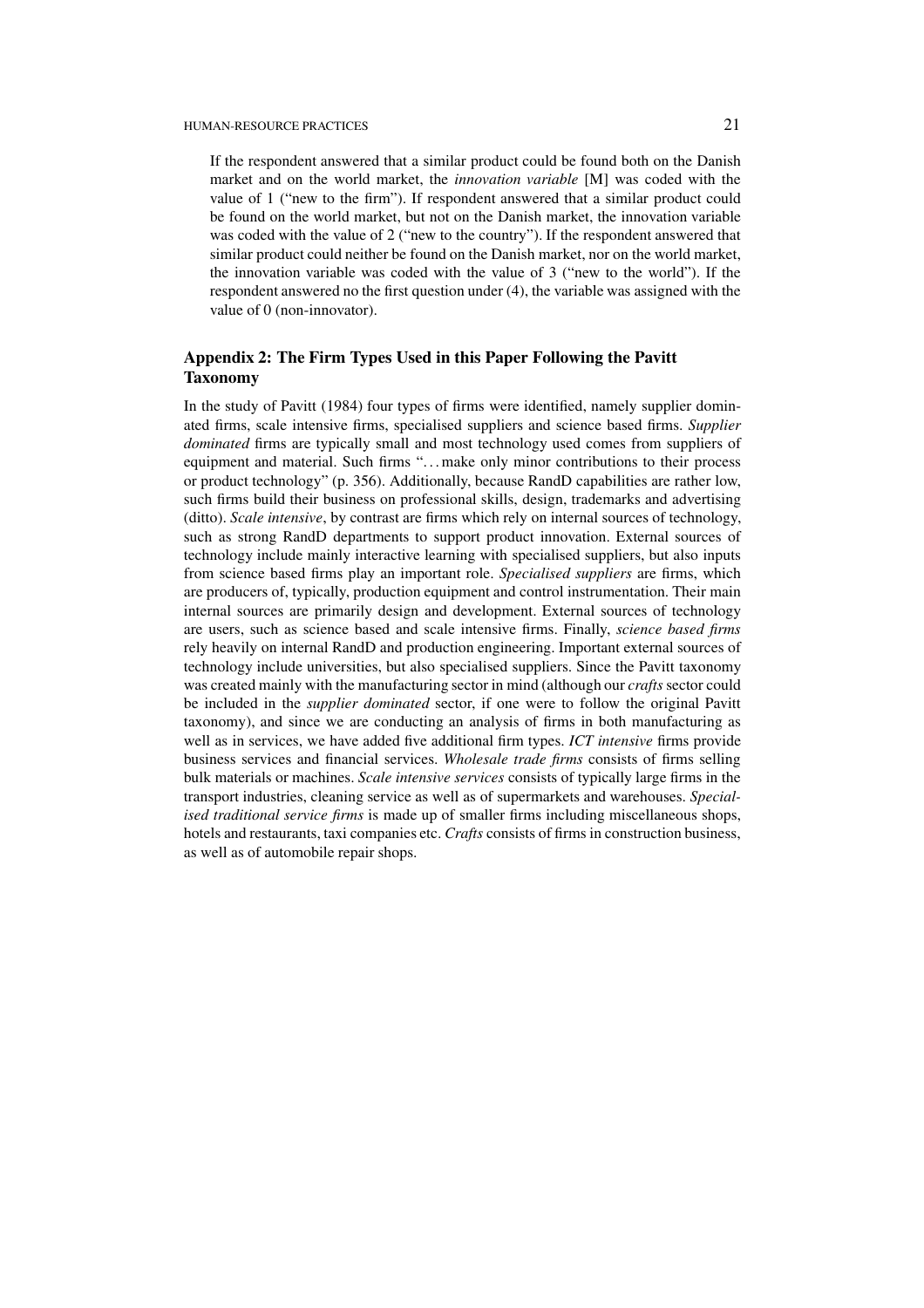| No. | Industry                                       | Sector      |
|-----|------------------------------------------------|-------------|
| 1   | Production etc. of meat and meat products      | SCAI        |
| 2   | Manufacture of dairy products                  | SCAI        |
| 3   | Manufacture of other food products             | SCAI        |
| 4   | Manufacture of beverages                       | SCAI        |
| 5   | Manufacture of tobacco products                | <b>SCAI</b> |
| 6   | Manufacture of textiles and textile products   | <b>SDOM</b> |
| 7   | Mfr. of wearing apparel; dressing etc. of fur  | <b>SDOM</b> |
| 8   | Mfr. of leather and leather products           | <b>SDOM</b> |
| 9   | Mfr. of wood and wood products                 | <b>SDOM</b> |
| 10  | Mfr. of pulp, paper and paper products         | <b>SDOM</b> |
| 11  | Publishing of newspapers                       | <b>SDOM</b> |
| 12  | Publishing activities, excl. newspapers        | <b>SDOM</b> |
| 13  | Printing activities etc.                       | <b>SDOM</b> |
| 14  | Mfr. of refined petroleum products etc.        | <b>SCAI</b> |
| 15  | Mfr. of chemical raw materials                 | <b>SCIB</b> |
| 16  | Mfr. of paints, soap, cosmetics, etc.          | <b>SCAI</b> |
| 17  | Mfr. of pharmaceuticals etc.                   | <b>SCIB</b> |
| 18  | Mfr. of plastics and synthetic rubber          | <b>SCAI</b> |
| 19  | Mfr. of glass and ceramic goods etc.           | <b>SDOM</b> |
| 20  | Mfr. of cement, bricks, concrete ind. etc.     | <b>SCAI</b> |
| 21  | Mfr. of basic metals                           | <b>SCAI</b> |
| 22  | Mfr. construction materials of metal etc.      | <b>SCAI</b> |
| 23  | Mfr. of hand tools, metal packaging etc.       | <b>SDOM</b> |
| 24  | Mfr. of marine engines, compressors etc.       | <b>SPEC</b> |
| 25  | Mfr. of other general purpose machinery        | <b>SPEC</b> |
| 26  | Mfr. of agricultural and forestry machinery    | SPEC        |
| 27  | Mfr. of machinery for industries etc.          | <b>SPEC</b> |
| 28  | Mfr. of domestic appliances n.e.c.             | <b>SCAI</b> |
| 29  | Mfr. of office machinery and computers         | <b>SCIB</b> |
| 30  | Mfr. of radio and communication equipment etc. | <b>SCIB</b> |
| 31  | Mfr. of medical and optical instruments etc.   | <b>SPEC</b> |
| 32  | Building and repairing of ships and boats      | SCAI        |
| 33  | Mfr. of transport equipment excl. ships, etc.  | <b>SCAI</b> |
| 34  | Mfr. of furniture                              | <b>SDOM</b> |
| 35  | Mfr. of toys, gold and silver articles etc.    | SDOM        |
| 36  | General contractors                            | <b>CRAF</b> |
| 37  | Bricklaying                                    | <b>CRAF</b> |
| 38  | Install. of electrical wiring and fittings     | <b>CRAF</b> |

**Appendix 3: The Assignment of Industries into our Nine Sectoral Categories**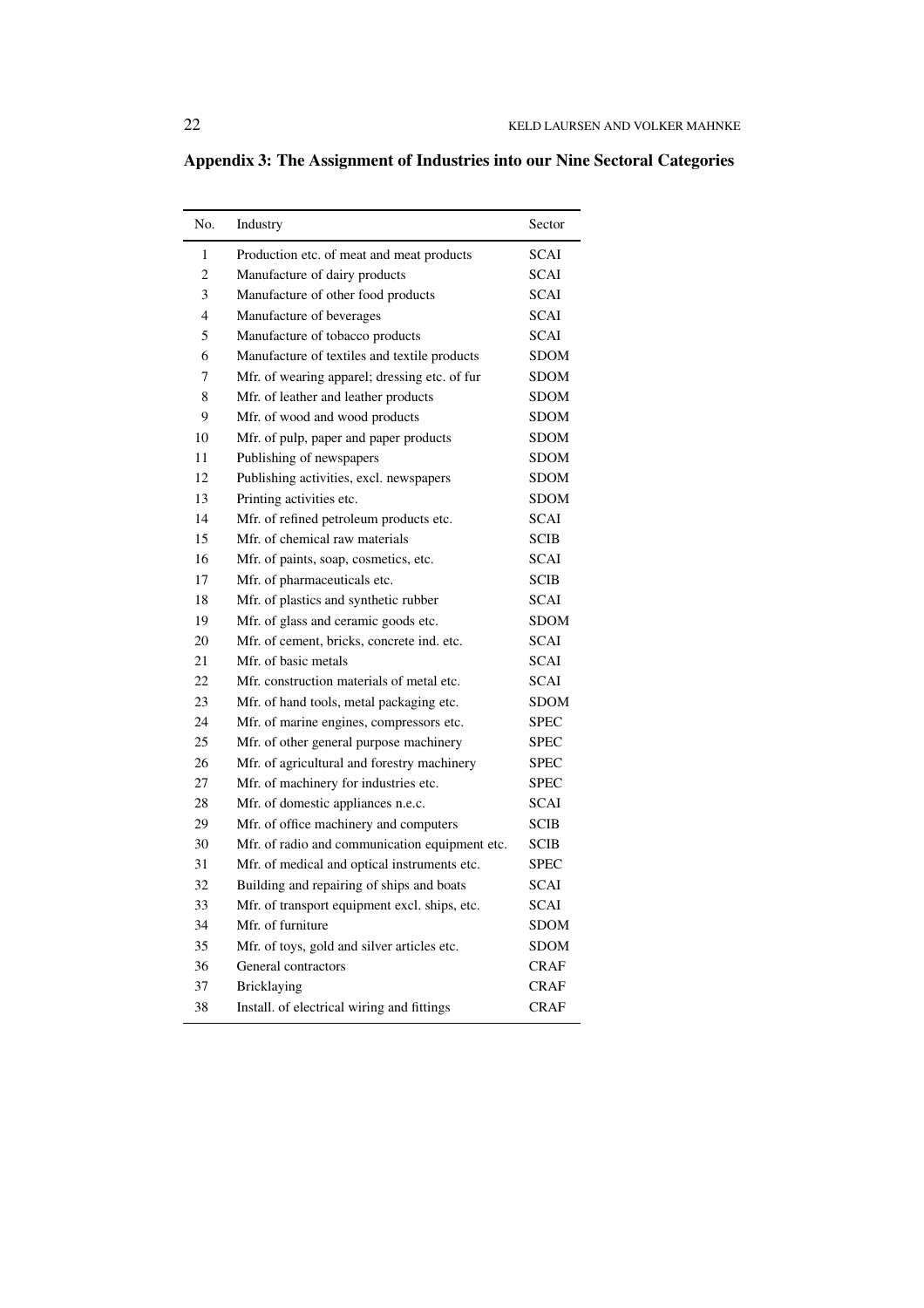| No. | Industry                                            | Sector      |
|-----|-----------------------------------------------------|-------------|
| 39  | Plumbing                                            | <b>CRAF</b> |
| 40  | Joinery installation                                | CRAF        |
| 41  | Painting and glazing                                | <b>CRAF</b> |
| 42  | Other construction works                            | <b>CRAF</b> |
| 43  | Sale of motor vehicles, motorcycles etc.            | SSER        |
| 44  | Maintenance and repair of motor vehicles            | <b>CRAF</b> |
| 45  | Service stations                                    | <b>SSER</b> |
| 46  | Ws. of agricul. raw materials, live animals         | <b>WTRA</b> |
| 47  | Ws. of food, beverages and tobacco                  | WTR A       |
| 48  | Ws. of household goods                              | <b>WTRA</b> |
| 49  | W <sub>s</sub> , of wood and construction materials | <b>WTRA</b> |
| 50  | Ws. of other raw mat, and semimanufactures          | <b>WTRA</b> |
| 51  | Ws. of machinery, equipment and supplies            | <b>WTRA</b> |
| 52  | Commission trade and other wholesale trade          | <b>WTRA</b> |
| 53  | Re. sale of food in non-specialised stores          | <b>SCIS</b> |
| 54  | Re. sale of food in specialised stores              | <b>SSER</b> |
| 55  | Department stores                                   | <b>SCIS</b> |
| 56  | Retail sale of phar. goods, cosmetic art. etc.      | <b>SSER</b> |
| 57  | Re. sale of clothing, footwear etc.                 | <b>SSER</b> |
| 58  | Re. sale of furniture, household appliances         | <b>SSER</b> |
| 59  | Re. sale in other specialised stores                | <b>SSER</b> |
| 60  | Repair of personal and household goods              | <b>SSER</b> |
| 61  | Hotels etc.                                         | <b>SSER</b> |
| 62  | Restaurants etc.                                    | SSER        |
| 63  | Transport via railways and buses                    | <b>SCIS</b> |
| 64  | Taxi operation and coach services                   | <b>SSER</b> |
| 65  | Freight transport by road and via pipelines         | SSER        |
| 66  | Water transport                                     | <b>SCIS</b> |
| 67  | Air transport                                       | <b>SCIS</b> |
| 68  | Cargo handling, harbours etc.; travel agencies      | <b>SCIS</b> |
| 69  | Monetary intermediation                             | <b>ITIS</b> |
| 70  | Other financial Intermediation                      | ITIS        |
| 71  | Insurance and pension funding                       | <b>ITIS</b> |
| 72  | Activities auxiliary to financial intermediates     | <b>ITIS</b> |
| 73  | Letting of own property                             | SSER        |
| 74  | Real estate agents etc.                             | SSER        |
| 75  | Renting of machinery and equipment etc.             | <b>SSER</b> |
| 76  | Computer and related activity                       | <b>ITIS</b> |
| 77  | Research and development                            | <b>ITIS</b> |
| 78  | Legal activities                                    | ITIS        |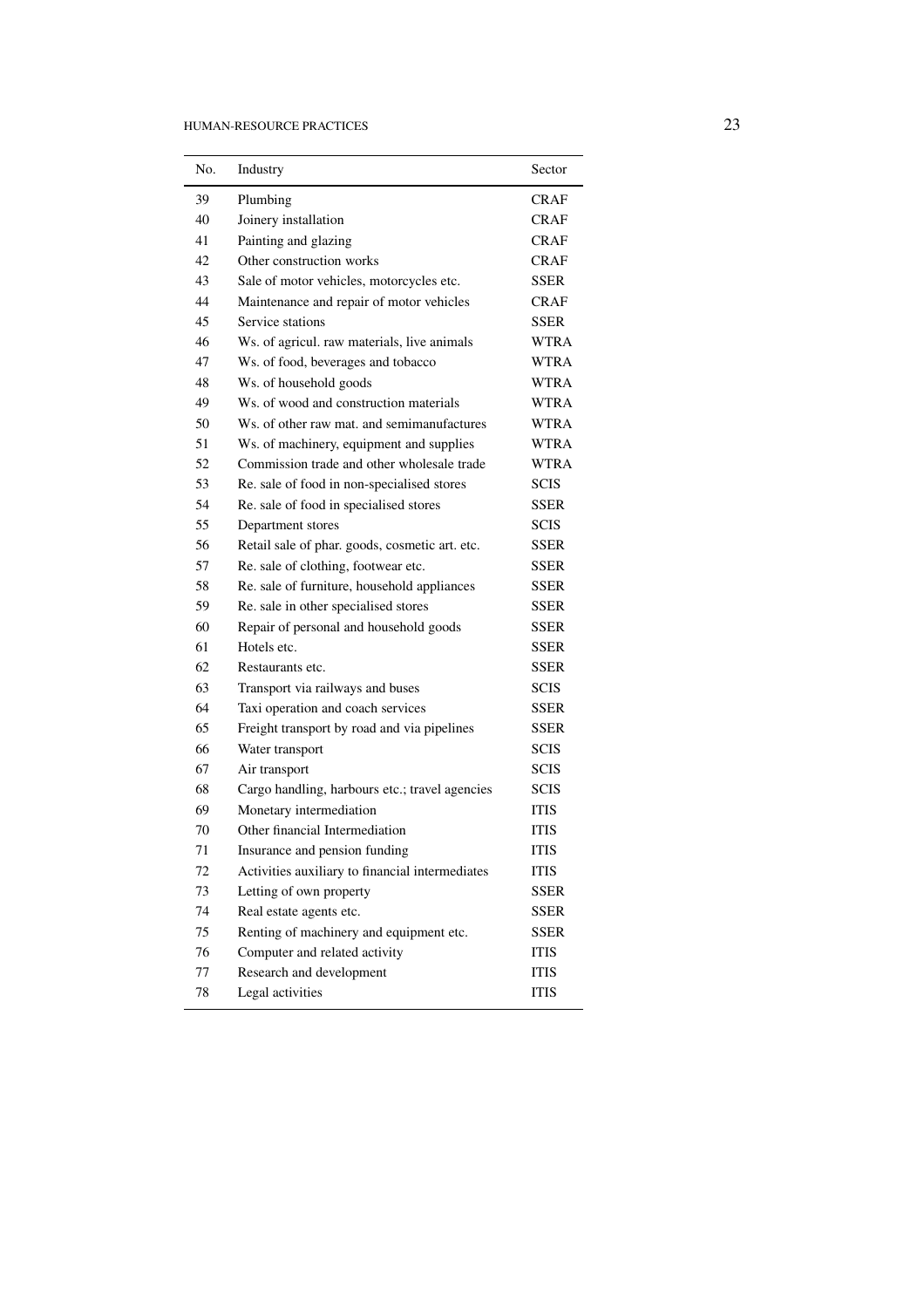| No. | Industry                                         | Sector      |
|-----|--------------------------------------------------|-------------|
| 79  | Accounting, book-keeping and auditing Activities | <b>ITIS</b> |
| 80  | Consulting engineers, architects etc.            | <b>ITIS</b> |
| 81  | Advertising                                      | <b>ITIS</b> |
| 82  | Building-cleaning activities                     | <b>SCIS</b> |
| 83  | Other business services                          | <b>ITIS</b> |
|     |                                                  |             |

SCAI = Scale intensive firms; SDOM = Supplier dominated firms; SCIB = Science based firms; SPEC = Specialised suppliers; CRAF = Crafts; WTRA = Whole sale trade; SSER = Specialised traditional services;  $SCIS = Scale$  intensive services;  $ITIS = ICT$  intensive services.

## **Notes**

<sup>1</sup> In fact it could be interesting to analyse the diffusion patterns of the HRM practices in order to examine the extent to which "old" and "new" practices and systems are in fact complements or substitutes. Unfortunately, since we do not have data on the adoption of HRM practices over time, we have to set this issue aside.

<sup>2</sup> We interpret human resource practices as explicit organisational coordination-mechanisms. For a comprehensive treatment of other coordination-mechanisms see Grandori (1997).

<sup>3</sup> Clan theorists admit, however, that if clan-like organisations build on repeated interaction and longevity of association, stressing clan-control "may entail costs in terms of ... innovative capabilities" (Grandori, 2001: 151). Our point in this connection is that the human resource practices we associate with knowledge intensive work must not necessarily be restricted to organisations that employ clan-control types.

<sup>4</sup> Of the total of 1900 responding firms, data are not available for size or sectoral affiliation for 16 of those firms. Hence, we conduct our analysis using information on 1884 firms.

<sup>5</sup> In the stratification of the sample, firms with less than 10 employees were excluded from the analysis. However in our analysis, we have a size category containing firms smaller than 10 employees. The reason for this is that when the sample was stratified, size was measured at a given point in time. However, in this paper we measure size as the number of full time employees over a full year.

<sup>6</sup> If managers adopt HR practices for reasons other than efficiency concerns this will influence the measurement of complementarity when using the correlation method for gauging complementarities. This may be true in some cases. However, we have no reason to expect that managers are more likely to ignore efficiency concerns systematically rather than following then.

## **References**

Arora, A. and A. Gambardella: 1990, "Complementarities and External Linkages: The Strategies of the Large Firms in Biotechnology", *The Journal of Industrial Economics* 38: 361–379.

Arrow, K.: 1974, *The Limits of Organization* (New York: W.W. Norton and Co).

Arthur, J.B.: 1994, "Effects of Human Resource Systems on Manufacturing Performance and Turnover", *Academy of Management Journal* 37: 670–687.

Athey, S. and S. Stern: 1998, "An Empirical Framework for Testing Theories bout Complimentarity in Organizational Design", NBER Working Paper 6600.

Balkin, D., and L. Gomez-Mejia: 1992, "Matching Compensation and Organizational Strategies", *Strategic Management Journal* 11: 153–169.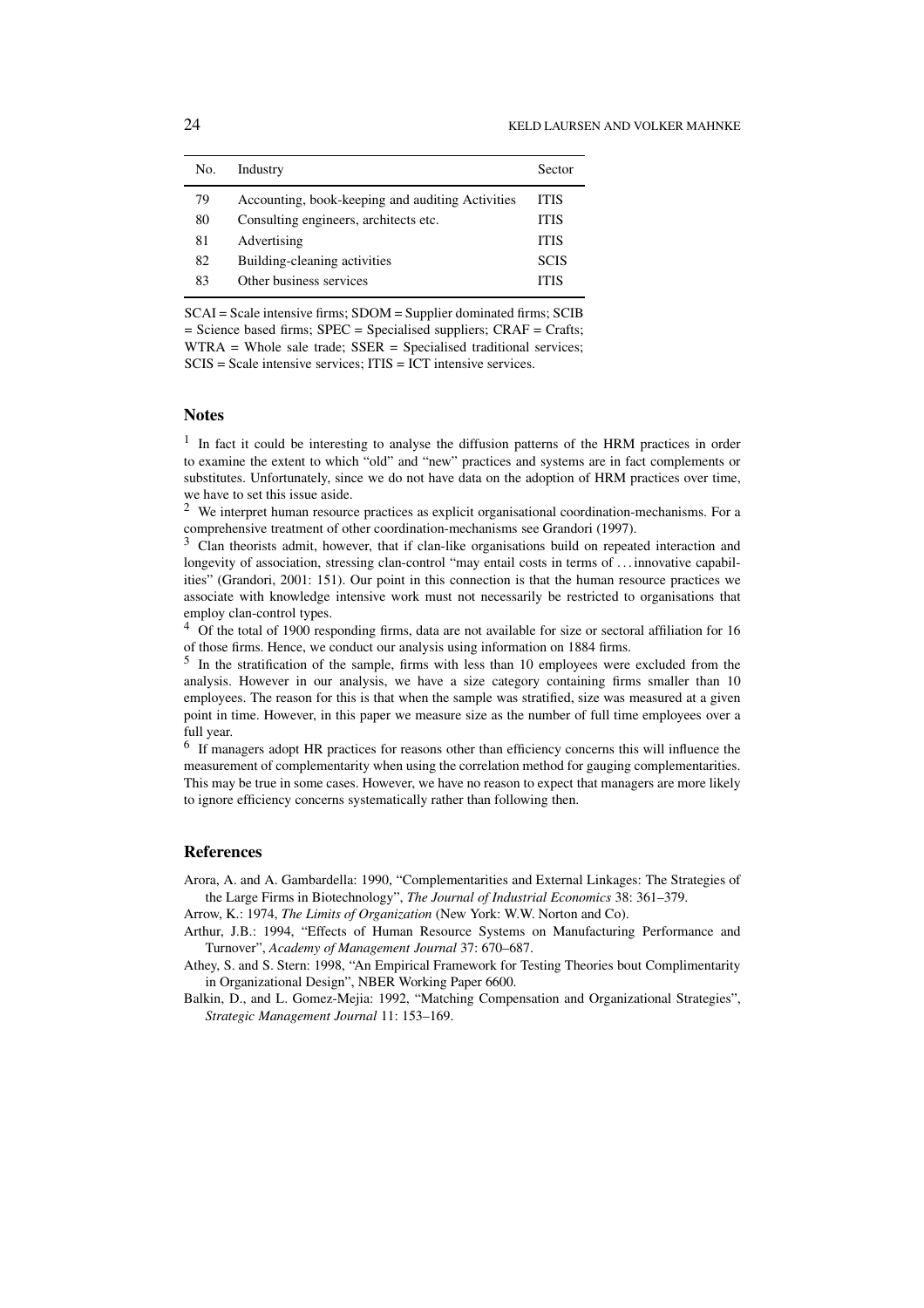- Baron, J.N. and D.M. Kreps: 1999, "Consistent Human Resource Practice", *California Business Review* 41(3): 30–52.
- Becker, B. and B. Gerhart: 1996, "The Impact of Human Resource Management on Organizational Performance: Progress and Prospects", *Academy of Management Journal* 39: 779–801.

Becker, G.S.: 1964, *Human capital* (New York: Columbia University Press).

- Bierly, P. and A. Charkrabarti: 1996, "Determinants of Technology Cycle Time in the US Pharmaceutical Industry", *RandD Management* 26: 115–127.
- Boland, R.J. and R.V. Tenkasi: 1995, "Perspective Making And Perspective Taking In Communities Of Knowing", *Organization Science* 6: 350–372.
- Brown, J.S. and P. Duguid: 1991, "Organizational Learning and Communities-Of-Practice: Towards a Unified View of Working, Learning, and Innovation", *Organization Science* 2(1), February: 40–57.
- Burns, T. and G.M. Stalker: 1961, *The Management of Innovation* (London: Tavistock).
- Castanias, R.P. and C.E. Helfat: 1991, 'Managerial Resources and Rents", *Journal of Management* 17: 155–171.
- Cyert, R.M., P. Kumar and J.R. Williams: 1993, "Information, Market Imperfections and Strategy", *Strategic Management Journal* Winter Special Issue, 14: 471.
- Cohen W. and D. Levinthal: 1990, "Absorptive Capacity: A New Perspective on Learning and Innovation", *Administrative Science Quarterly* 35: 128–152.
- Colombo, M. and R. Mosconi: 1995, "Complementarity and Cumulative Learning Effects in the Early Diffusion of Multiple Technologies", *The Journal of Industrial Economics* 43: 13–48.
- Conner, K.R. and C.K. Prahalad: 1996, "A Resource Based Theory of the Firm: Knowledge Versus Opportunism", *Organization Science* 75: 477–501.
- Deming, W.E.: 1986, *Out of the Crisis* (Cambridge, MA: MIT Center for Advanced Engineering Study).
- Demsetz, H.: 1988, "The Theory of the Firm Revisited", *Journal of Law, Economics, and Organization* 4: 141–161.
- Dyer and J. Singh: 1998, "Relational Advantage", *Academy of Management* 23(4): 660–679.
- Forsgren, M., T. Pedersen and N.J. Foss: 1999, "Accounting for the Strength of MNC Subsidaries: The Case of Foreign-Owned Firms in Denmark", *International Business Review* 8: 181–196.
- Gjerding, A.N. (ed.): 1997, *Den fleksible virksomhed: Omstillingspres og fornyelse i dansk erhvervsliv* (Copenhagen: Erhvervsudviklingsrådet).
- Grant, R.: 1996, "Toward a Knowledge-Based Theory of the Firm", *Strategic Management Journal* 17: 109–122.
- Grandori, A.: 1987, *Perspectives on Organization Theory* (Cambridge, MA: Ballinger Publishing Company).
- Grandori, A.: 1997, "Governance Structures, Coordination Mechanisms and Cognitive Models", *Journal of Management and Governance* 1(1): 29–47.
- Grandori, A.: 2001, *Organization and Economic Behavior* (London: Routledge).
- Hamel, G.: 1991, "Competition for Competence and Interpartner Learning within International Strategic Alliances", *Strategic Management Journal* 12: 83–103.
- Harris, R.I.D. and M. Trainor: 1995, "Innovations and RandD in Northern Ireland Manufacturing: A Schumpeterian Approach", *Regional Studies* 29: 593–604.
- Hayek, F.A.: 1945, "The Use of Knowledge in Society, in idem. 1948", *Individualism and Economic Order* (Chicago: University of Chicago Press).
- Holmström, B. and P. Milgrom: 1994, "The Firm as an Incentive System", *American Economic Review* 84: 972–991.
- Huselid, M.A.: 1995, "The Impact of Human Resource Management Practices on Turnover, Productivity, and Corporate Financial Performance", *Academy of Management Journal* 38: 635–672.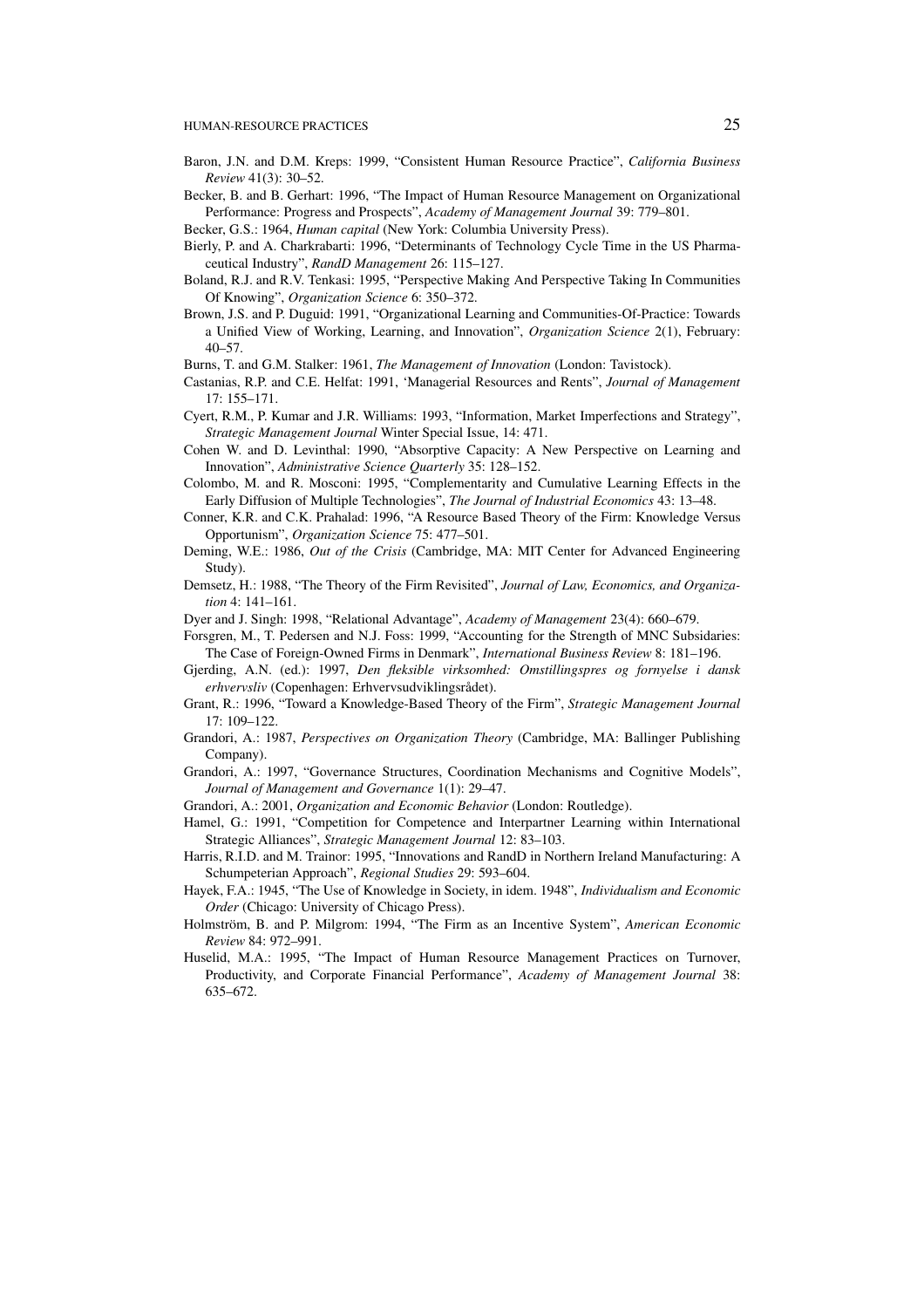- Ichniowski, C., K. Shaw and G. Prennushi: 1997, "The Effects of Human Resource Management Practices on Productivity: A Study of Steel Finishing Lines", *American Economic Review* 87: 291–313.
- Inkpen, A.C.: 1996, "Creating Knowledge through Collaboration", *California Management Review* 391: 123–140.
- Itami, H. and D. Roehl: 1987, *Mobilizing Invisible Assets* (Cambridge, MA: Harvard University Press).
- Jensen, M.C. and W.H. Meckling: 1992, "Specific and General Knowledge, and Organizational Structure", in L. Werin and H. Wijkander (eds.), *Main Currents in Contract Economics* (Oxford: Basil Blackwell).
- Jones, G.R.: 1987, "Organization-Client Transactions and Organizational Governance Structures", *Academy of Management Journal* 30: 197–218.
- Koch, M.J. and R.G. McGrath: 1996, "Improving Labor Productivity: Human Resource Management Policies Do Matter", *Strategic Management Journal* 17: 335–354.
- Kogut, B. and U. Zander: 1992, "Knowledge of the Firm, Combinative Capabilities, and the Replication of Technology", *Organization Science* 3: 383–397.
- Lado, A.A. and M.C. Wilson: 1994, "Human Resource Systems and Sustained Competitive Advantage: A Competency Based Perspective", *Academy of Management Review* 19: 699–727.
- Laursen, K. and N. Foss: 2000, "New HRM Practices, Complementarities, and the Impact on Innovation Performance", IVS Working Paper no. 05, Copenhagen Business School, Copenhagen.
- Lawrence, P.R.: 1981, "Organization and Environment Perspective", in: V.d. Ven and W.F. Joyce (Eds.), *Perspectives on Organization Design and Behaviour* (New York: Wiley-Interscience).
- Legge, K.: 1995, *Human Resource Management: Rhetorics and Realities* (Houndmills: Macmillan).
- Leonard, D. and S. Sensiper: 1998, "The Role of Tacit Knowledge in Group Innovation", *California Management Review* 40/3: 112–132.
- Lorentz, E.: 1998, Organisational Innovation, Governance Structure and Innovative Capacity in British and French Industry, mimeo, University of Compiegne, Compiegne.
- Lund, R. and A.N. Gjerding: 1996, "The flexible company innovation, work organisation and human resource management", DRUID Working Paper no. 17, IKE Group/DRUID, Department of Business Studies, Aalborg.
- Lyles, M.A. and J. Stalk: 1996, "Knowledge Acquisition from Foreign Parents in International Joint Ventures", *Journal of International Business Studies* 27(5): 877-904.
- MacDuffie, J.P.: 1995, "Human Resource Bundles and Manufacturing Performance: Organizational Logic and Flexible Production Systems in the World Auto Industry", *Industrial and Labor Relations Review*: 197–221.
- Mahoney, J.T.: 1995, "The Management of Resources and the Resource of Management", *Journal of Business Research* 33: 91–101.
- March, J.G.: 1991, "Exploration and Exploitation in Organizational Learning", *Organization Science* 2: 71–87.
- Matusik, S. and C. Hill: 1998, "The Utilization of Contingent Work, Knowledge Creation, and Competitive Advantage", *The Academy of Management Review* 23(4): 680–697.
- Mendelson, H. and R.R. Pillai: 1999, "Information Age Organizations, Dynamics, and Performance", *Journal of Economic Behavior and Organization* 38: 253–281.
- Michie, J. and M. Sheehan: 1999, "HRM Practices, RandD Expenditure and Innovative Investment: Evidence from the UK's 1990 Workplace Industrial Relations Survey", *Industrial and Corporate Change* 8: 211–234.
- Milgrom, P. and J. Roberts: 1990, "The Economics of Modern Manufacturing Technology, Strategy and Organization", *American Economic Review* 80: 511–528.
- Milgrom, P. and J. Roberts: 1995, "Complementarities and Fit: Strategy, Structure, and Organizational Change in Manufacturing", *Journal of Accounting and Economics* 19: 179–208.